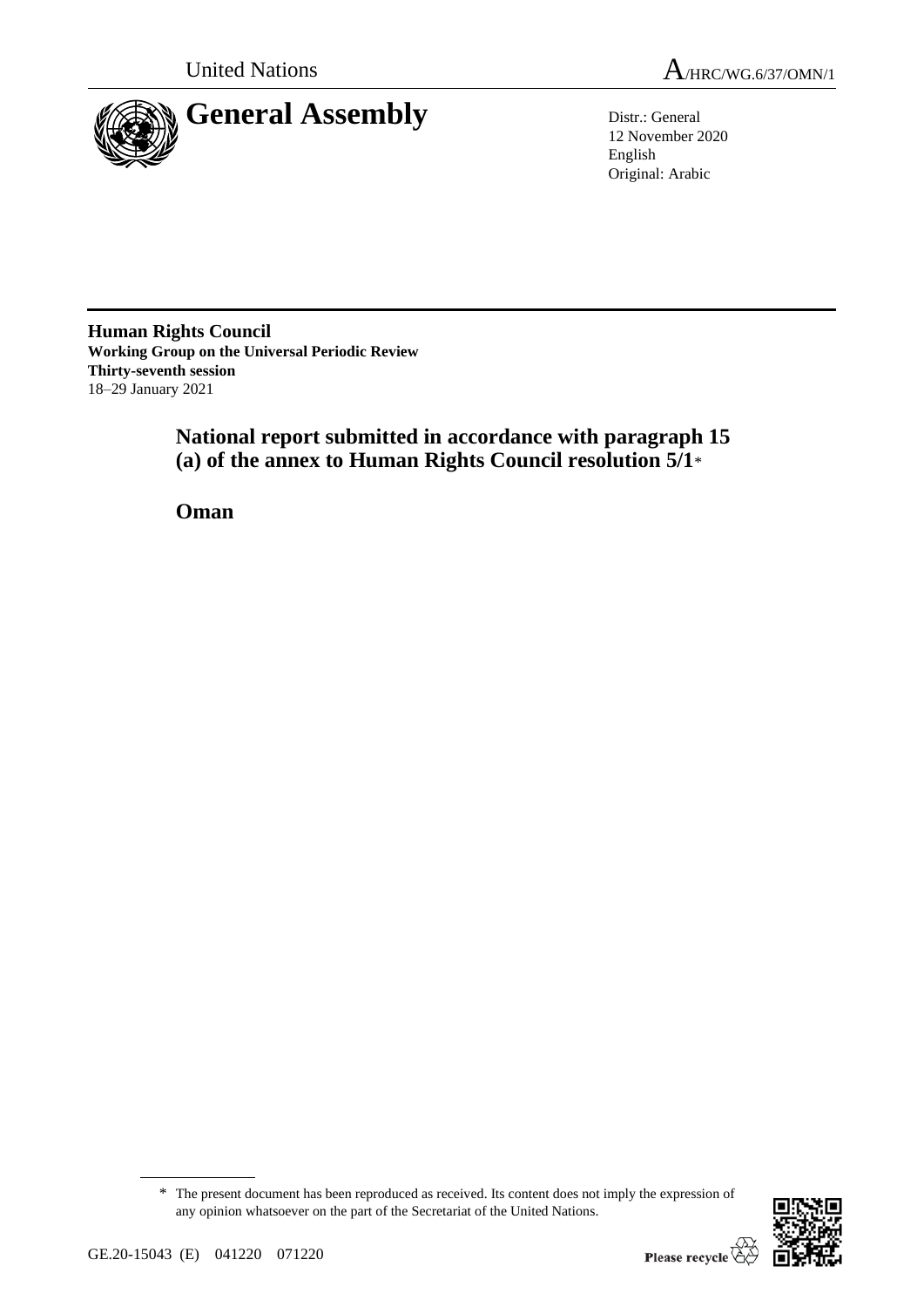# Contents

| Ι.    |                                                                                    |                                                                                |
|-------|------------------------------------------------------------------------------------|--------------------------------------------------------------------------------|
| II.   | Methodology and consultation process followed to draft the national report         |                                                                                |
|       | А.                                                                                 |                                                                                |
|       | <b>B.</b>                                                                          |                                                                                |
| Ш.    | Normative, constitutional and institutional developments relating to the promotion |                                                                                |
|       | A.                                                                                 |                                                                                |
|       | <b>B.</b>                                                                          |                                                                                |
|       | $\mathcal{C}$ .                                                                    | Legislative developments (royal decrees, laws, bills, regulations and decrees) |
|       | D.                                                                                 |                                                                                |
| IV.   | Measures taken to implement the recommendations that emerged from the second cycle |                                                                                |
|       | A.                                                                                 |                                                                                |
|       | <b>B.</b>                                                                          |                                                                                |
|       | $\mathcal{C}$ .                                                                    |                                                                                |
| V.    |                                                                                    |                                                                                |
|       | A.                                                                                 |                                                                                |
|       | <b>B.</b>                                                                          |                                                                                |
|       | C.                                                                                 |                                                                                |
|       | D.                                                                                 |                                                                                |
| VI.   |                                                                                    |                                                                                |
| VII.  |                                                                                    |                                                                                |
| VIII. |                                                                                    |                                                                                |
|       |                                                                                    |                                                                                |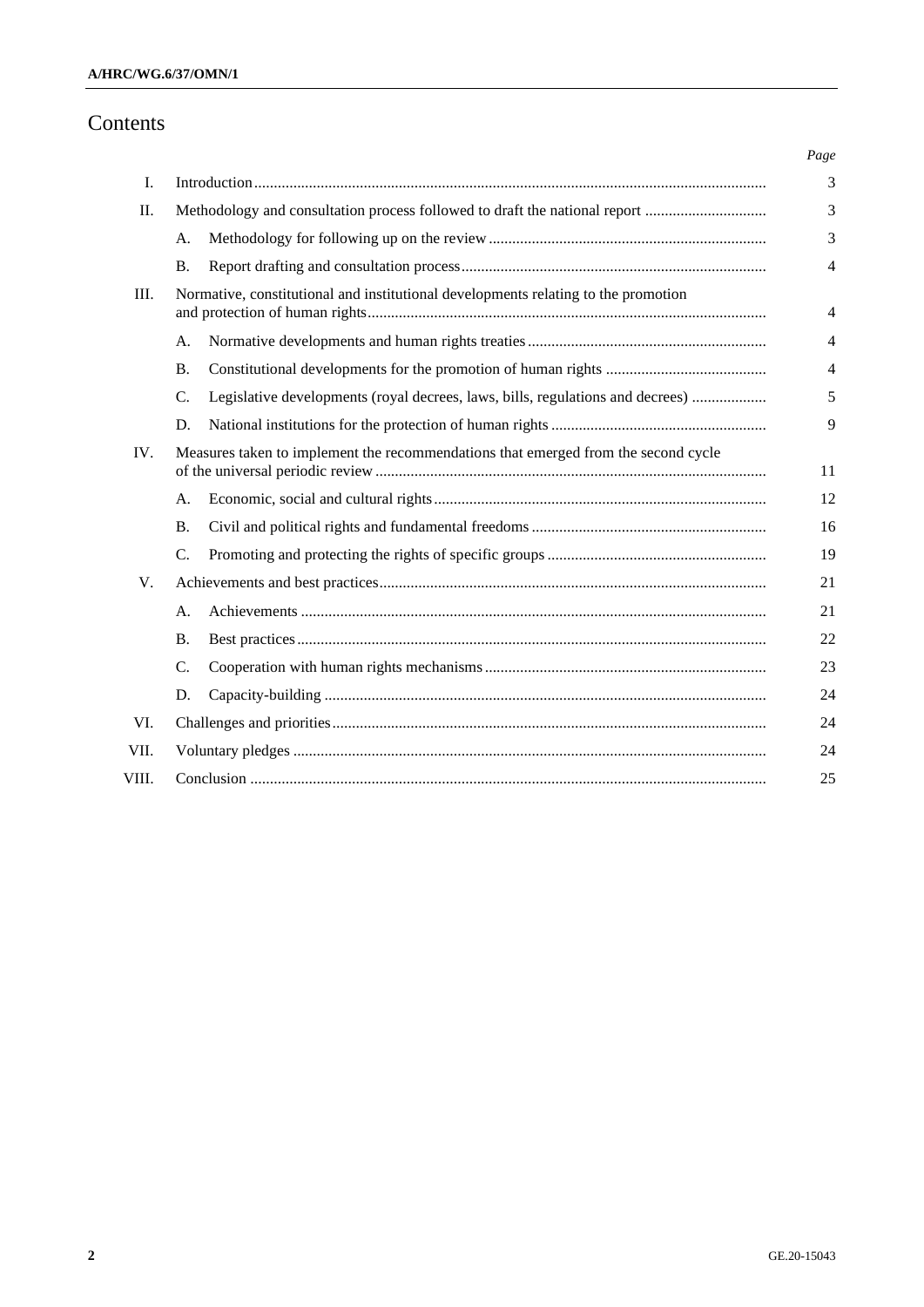# **I. Introduction**

1. Oman is submitting its third national periodic report, in accordance with General Assembly resolution 60/251, with Human Rights Council resolutions 5/1, 16/21 and 17/119, and with the guidelines for drafting reports under the universal periodic review mechanism.

2. The report covers the developments that have taken place in the promotion and protection of human rights between 2016 and 2020, which reflect the fulfilment by Oman of its obligations as well as its follow-up on the implementation of the recommendations it received during the second cycle of the universal periodic review before the Human Rights Council on 5 November 2015. Those recommendations were adopted by the Council under resolution 31/111 during its forty-sixth meeting held on 17 March 2016. Of the recommendations it received, Oman accepted 233, partially accepted 169, noted 28 and rejected 36 as being inconsistent with its system of values and legislation.

3. The present report supplements the plan of action that Oman began to roll out after the adoption of its first report, the essential focus of which is how gradually but effectively to integrate a human rights system and harmonize it with the country's specific circumstances and challenges. Currently, Oman is continuing to add to its already outstanding record of achievements in the promotion and protection of human rights, both contributing to and interacting with international best practices in that regard.

4. The report is being submitted in the extraordinary circumstances that have arisen as a result of the current coronavirus disease (COVID-19) pandemic, which has claimed hundreds of thousands of lives across the world, threatened public health care and paralyzed economic, social and cultural life. For its part, Oman has not failed to implement any policies or measures that might serve to combat the pandemic and limit its impact. Acting in accordance with exalted human rights principles, His Majesty Sultan Haitham Bin Tarik – may God keep and preserve him – has formed a high-ranking commission made up of senior State officials to study a mechanism to deal with developments arising from the spread of coronavirus. The commission has taken a number of effective decisions intended to address the diffusion of the virus, providing free testing and treatment, both for Omanis and persons residing on national territory, and ensuring that all people without exception receive essential supplies free of charge during the period of anti-virus lockdown. The Ministry of Health has launched virtual clinics at the Royal Hospital to ensure that patients can continue to receive health care remotely. The Ministry has also opened a hotline to receive queries from pregnant women and has continued to expand its immunization programme, which has a coverage in excess of 99 per cent according to the latest statistics of the World Health Organization (WHO). In addition, Oman has responded to a call from the United Nations to release prisoners and the State has met the costs of returning foreign inmates to their countries of origin in order to help contain the spread of coronavirus.

# **II. Methodology and consultation process followed to draft the national report**

# **A. Methodology for following up on the review**

5. Since its second report was adopted, Oman has been making every effort to act on the outcomes of the review. Pursuant to Council of Minsters Decree No. 22 of 2016, a legal committee was created to follow up on the recommendations Oman accepted following the submission of its second report. That committee has intensified its efforts to monitor the implementation of the recommendations made by the Human Rights Council. The membership of the committee includes representatives from a number of government agencies and civil society organizations, and the committee itself operates – in the context of a national plan and in cooperation with stakeholders– to monitor the fulfilment by Oman of its obligations under the universal periodic review.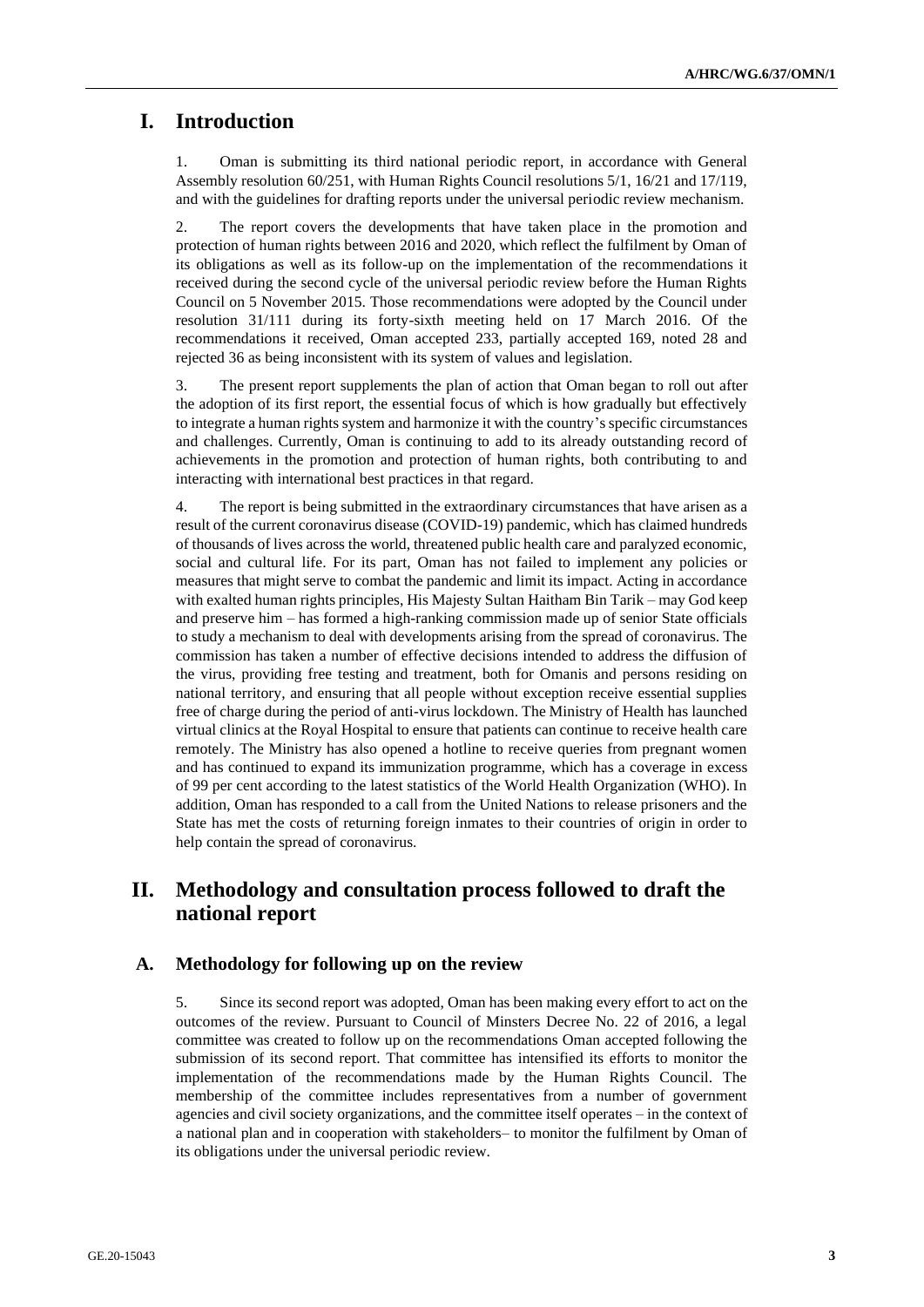# **B. Report drafting and consultation process**

6. The committee was involved in the consultation process that surrounded the drafting of the national report. It held a series of meetings and organized a number or workshops and seminars with civil society institutions and government agencies in Oman in order to discuss proposals regarding the best ways to follow up on the review and to prepare the third report. That participatory approach is reflected in the form and content of the report.

7. For nearly five years Oman has been diligently striving to act on the recommendations it accepted, within the framework of a comprehensive national vision and of a number of basic parameters. A plan of action was adopted and rolled out after the adoption of the first report, the essential focus of which is how gradually but effectively to integrate a human rights system and harmonize it with the country's specific circumstances and challenges. Currently, Oman is continuing to add to its already outstanding record of achievements in the promotion and protection of human rights, both contributing to and interacting with international best practices in that regard.

# **III. Normative, constitutional and institutional developments relating to the promotion and protection of human rights**

8. The concern of Oman to promote and protect human rights has emerged in its participation in discussions about human rights treaties and protocols at meetings of the United Nations and in the fact that it has ratified or acceded to numerous international human rights treaties and their attendant protocols. It has also fulfilled the concomitant international obligations by submitting initial and periodic reports on its commitments under those treaties and protocols then discussing the reports before the relevant human rights treaty bodies. It also monitors the implementation of the observations and recommendations issued by the treaty bodies.

9. Oman has sought to integrate human rights into its legislation and to bring domestic law into line with the international treaties it has ratified or to which it has acceded.

# **A. Normative developments and human rights treaties**

10. Acting on recommendations it accepted when discussing its second national report under the universal periodic review in 2015, Oman has acceded to three important international human rights treaties:

- International Covenant on Economic, Social and Cultural Rights, under Royal Decree No. 46 of 2020;
- International Convention for the Protection of All Persons from Enforced Disappearance, under Royal Decree No. 44 of 2020;
- Convention against Torture and Other Cruel, Inhuman or Degrading Treatment or Punishment, under Royal Decree No. 45 of 2020.

11. In accordance with pledges it made when discussing its second report in 2015, the reservation to article 15 (4) of the Convention on the Elimination of All Forms of Discrimination against Women was withdrawn under Royal Decree No. 3 of 2019. Moreover, the general reservation to the Convention on the Rights of the Child, as well as reservations to its articles 7, 9, 21 and 30, have all been withdrawn.

# **B. Constitutional developments for the promotion of human rights**

12. The Basic Law of State (Constitution) guarantees the rights and freedoms of individuals within a framework of the rule of law, and it emphasizes justice, equality and fairness as fundamental principles that regulate and underpin State policy.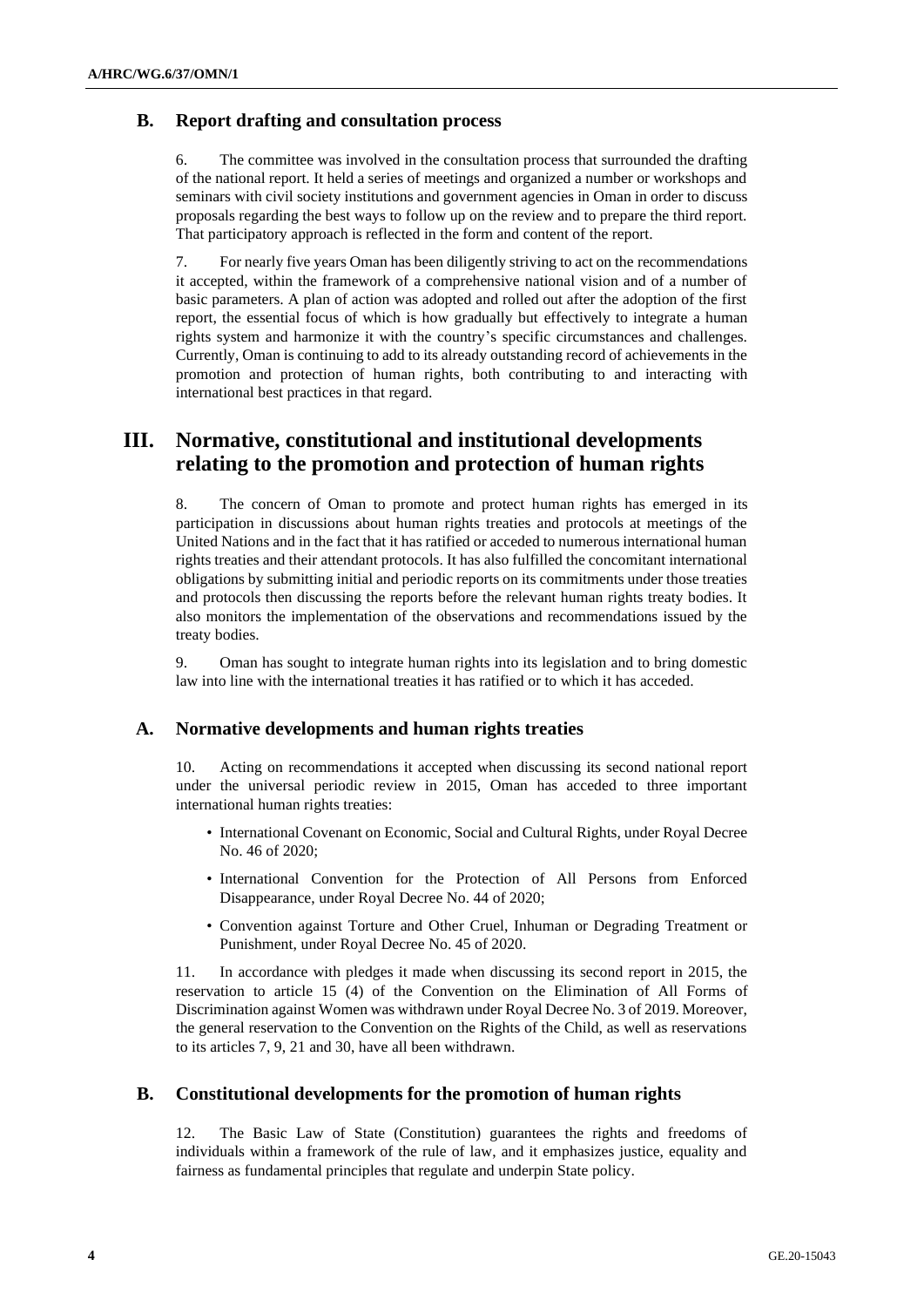#### **Smooth transition of power in Oman**

13. One of the most important provisions, contained in article 6 of the Basic Law of State, is that of a mechanism for the transition of power if the position of Sultan (Head of State) falls vacant. In fact, the country has recently gone through a unique experience of the transfer of power under the provisions of that article as, on the morning of Saturday 11 January 2020, Oman and the world entire awoke to the news that His Majesty Sultan Qaboos Bin Said had died.

14. Oman and the international community witnessed a smooth transition of power as His Majesty Sultan Haitham Bin Tarik was chosen to succeed the late Sultan Qaboos Bin Said. The transition attracted both local and international praise, which is an important indicator as to the effectiveness of institutions in Oman, the maturity of Omani society and the confidence it feels in the continuity of recent national development and the ability to meet future challenges.

15. The Basic Law of State envisages secure and effective protection for human rights, particularly in chapter III. Respect for international and regional treaties and for recognized rules of international law are among the guiding principles of State policy in this area.

16. Under articles 72, 76 and 80 of the Basic Law of State, international treaties ratified by Oman are considered as part of current domestic laws and acquire legal force after ratification or accession. No institution in the State may issue rules, regulations, decrees or instructions that violate the provisions of international treaties to which Oman is a party.

17. It should be pointed out that His Majesty Sultan Haitham Bin Tarik – in the historic first address he gave when becoming Sultan on 11 January 2020 – stated that Oman will maintain its role as an active member of the United Nations Organization, one that respects the United Nations Charter and works with other Member States towards achieving international peace and security, as well as economic prosperity for all countries of the world. This is to take place on the basis of the great heritage left behind by the late Sultan, may God bless him, the essence of which is a commitment to friendship and cooperation with all and respect for charters, laws and treaties signed with other countries and organizations.

# **C. Legislative developments (royal decrees, laws, bills, regulations and decrees)**

18. Acting upon the human rights principles constitutionally enshrined in the Basic Law of State and the international treaties and charters to which the country has acceded, legislators in Oman have ensured that such rights are protected in numerous pieces of domestic legislation. Many royal decrees, laws, regulations and decrees were issued in the period between 2016 and 2020, while other bills are in the course of being drafted, as outlined below:

#### (a) **Royal decrees and laws already issued**:

- Royal Decree No. 18 of 2016 to ratify a science and technology cooperation agreement signed between the Governments of Oman and of the United States of America;
- Royal Decree No. 23 of 2016 to change the name of the Human Rights Commission;
- Royal Decree No. 24 of 2016 to appoint the members of the Oman Human Rights Commission;
- Royal Decree No. 28 of 2016 to issue the statutes of the Institute of Public Administration;
- Royal Decree No. 30 of 2016 to issue the Anti-Money Laundering and Financing of Terrorism Act;
- Royal Decree No. 41 of 2016 to approve the accession of Oman to the Convention on Combating Bribery of Foreign Public Officials in International Business Transactions;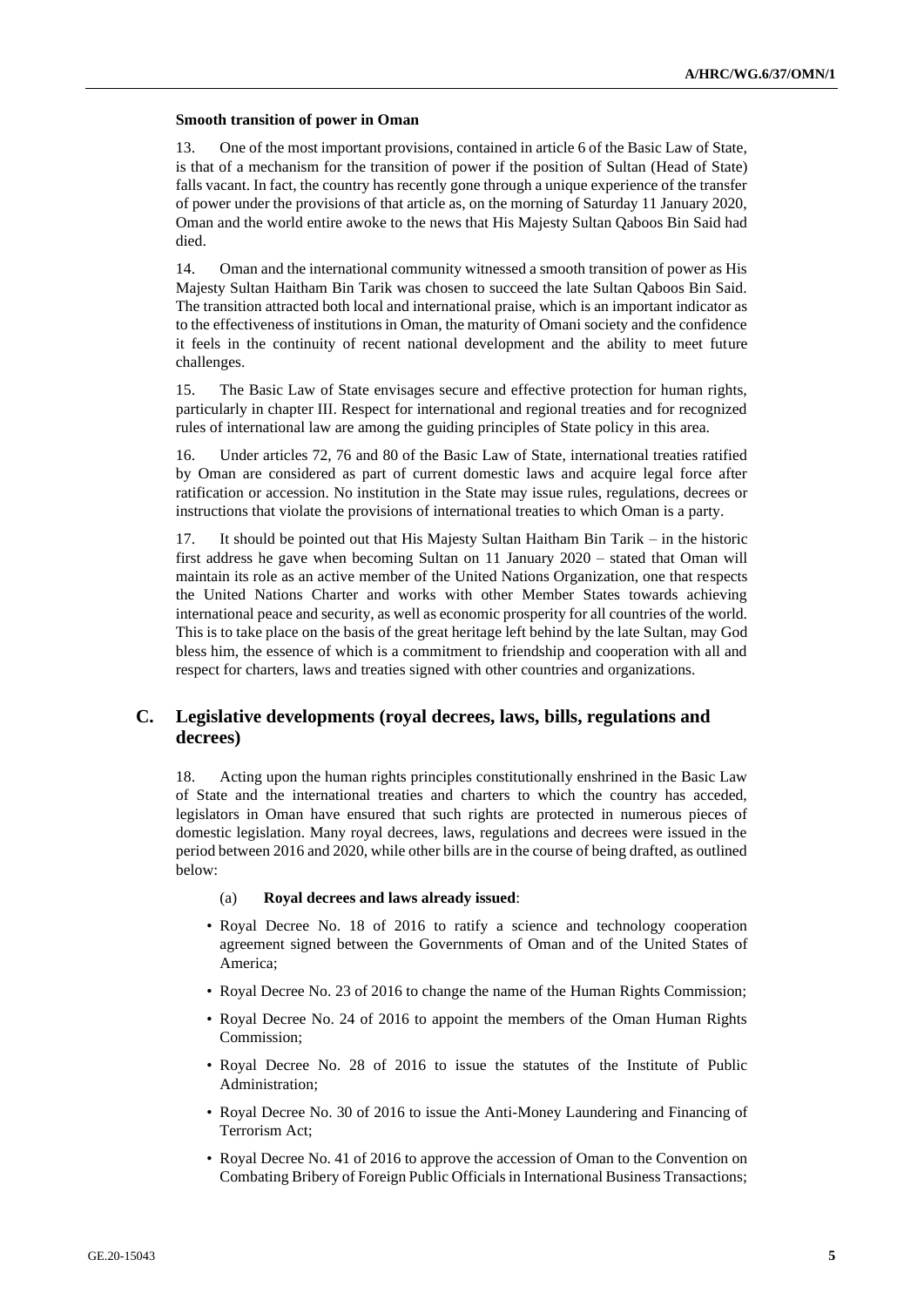- Royal Decree No. 23 of 2017 to amend certain provisions of Royal Decree No. 48 of 2004 to establish the Agriculture and Fisheries Development Fund and issue its statutes;
- Royal Decree No. 7 of 2018 to issue the Criminal Code;
- Royal Decree No. 18 of 2018 to establish the Oman College of Health Sciences and the Higher Institute for Health Specializations, and issue their statutes;
- Royal Decree No. 22 of 2018 to introduce certain amendments to the Protection of Competition and Anti-Monopoly Act;
- Royal Decree No. 3 of 2019 to ratify the withdrawal of certain reservations Oman had to the Convention on the Elimination of All Forms of Discrimination against Women;
- Royal Decree No. 18 of 2019 to issue the Commercial Companies Act;
- Royal Decree No. 19 of 2019 to issue the Mineral Resources Act;
- Royal Decree No. 27 of 2019 regarding scientific fields and other specialized fields;
- Royal Decree No. 29 of 2019 to appoint the members of the Oman Human Rights Commission;
- Royal Decree No. 50 of 2019 to issue the Foreign Capital Investment Act;
- Royal Decree No. 51 of 2019 to issue the Privatization Act;
- Royal Decree No. 52 of 2019 to issue the Public-Private Sector Partnership Act;
- Royal Decree No. 55 of 2019 to issue the Statistics and Information Act;
- Royal Decree No. 66 of 2019 to establish the Tax Authority;
- Royal Decree No. 75 of 2019 to issue the Act regulating the exercise of the medical profession and auxiliary medical professions;
- Royal Decree No. 27 of 2020 to approve the accession of Oman to the Cooperative Agreement for Arab States in Asia for Research, Development and Training related to Nuclear Science and Technology (ARASIA);
- Royal Decree No. 44 of 2020 to approve the accession of Oman to the International Convention for the Protection of All Persons from Enforced Disappearance;
- Royal Decree No. 45 of 2020 to approve the accession of Oman to the Convention against Torture and Other Cruel, Inhuman or Degrading Treatment or Punishment;
- Royal Decree No. 46 of 2020 to approve the accession of Oman to the International Covenant on Economic, Social and Cultural Rights;
- Royal Decree No. 82 of 2020 to issue the Workers' Insurance Plan;
- Royal Decree No. 111 of 2020 to reconstitute the Council of Ministers following the appointment of three female members;
- Royal Decree No. 113 of 2020 regarding appointments, whereby four women were appointed to the position of Under-Secretary or to posts of equal standing.

### (b) **Draft legislation which is well advanced and which, it is hoped, will shortly be issued:**

- A draft information act, into which existing laws on the media, publishing and printing have been integrated;
- A new draft labour code that includes more provisions and benefits consistent with international standards and practice;
- A draft domestic workers act setting forth the rights of that category of persons;
- A civil society associations act, which includes more explicit provisions regarding the formation and activity of such groups;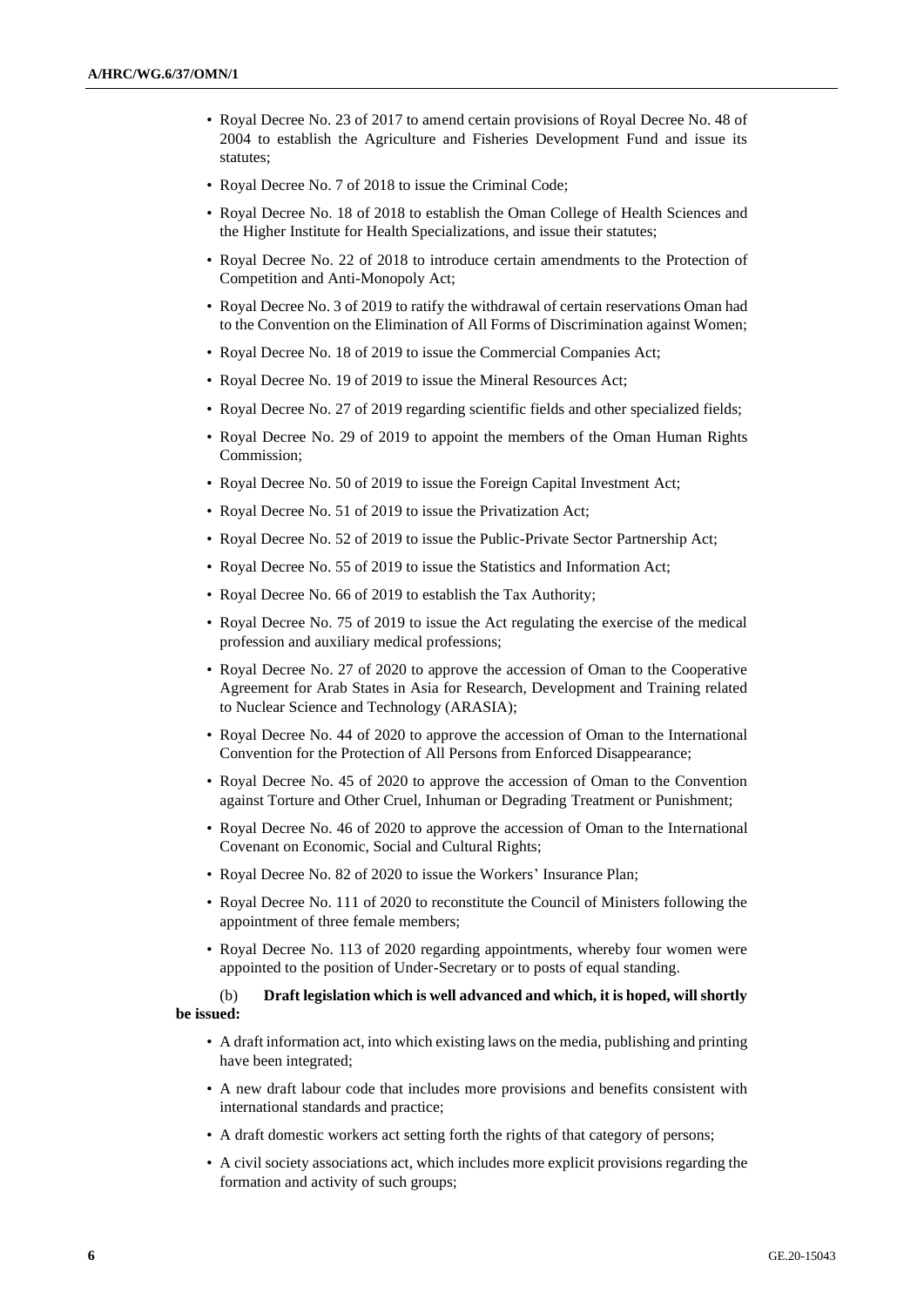- Oman is playing an active part in the development of an Arab anti-hate law and may issue a national law in that connection in the future, if necessary;
- A new draft act for persons with disabilities that is consistent with the Convention on the Rights of Persons with Disabilities and that takes account of international standards.

(c) **Regulations and decrees**:

- Decree No. 212 of 2016 to issue the regulations governing cultural initiatives;
- Decree No. 42 of 2016 to amend certain provisions of the implementing regulations of the Printing and Publishing Act;
- Decree No. 29 of 2016 to issue the regulations setting forth the health requirements for public health-related activities;
- Decree No. 20 of 2016 to issue the regulations of the Environmental Affairs Department;
- Decree No. 38 of 2016 to issue the regulations regulating academic research in applied science faculties;
- Decree No. 140 of 2016 to amend certain provisions of the regulations governing the provision of compensatory and assistive devices;
- Decree No. 140 of 2016 to issue the regulations governing the activity of social development committees;
- Decree No. 10 of 2016 form a committee to examine labour claims and define its terms of reference;
- Decree No. 217 of 2016 to regulate the employment of juveniles and the occupations in which they may be employed;
- Decree No. 330 of 2017 to establish the Oman Commission for International Humanitarian Law;
- Decree No. 26 of 2017 to amend certain provisions of Ministerial Decree No. 271 of 2006, which establishes the locations where rulings regarding visitation rights of minors can be enforced and the procedures relating to the enforcement of rulings and orders to hand over a minor or to exercise visitation rights, and the appropriate persons responsible;
- Decree No. 59 of 2017 to amend certain provisions of the implementing regulations of the Social Housing Act;
- Decree No. 234 of 2017 to issue the regulations governing matters relating to pupils at State-run schools;
- Decree No. 287 of 2017 to issue the regulations governing private schools;
- Decree No. 46 of 2017 to amend certain provisions of the regulations governing the establishment of habilitation centres for persons with disabilities;
- Decree No. 47 of 2017 to amend certain provisions of the regulations governing privately run family guidance and counselling centres;
- Decree No. 48 of 2017 to amend certain provisions of the regulations governing kindergartens;
- Decree No. 40 of 2017 to regulate part-time work;
- Decree No. 204 of 2017 to amend certain provisions of the implementing regulations of the Foreigners' Residency Act;
- Decree No. 77 of 2017 to issue the implementing regulations of the Consumer Protection Act;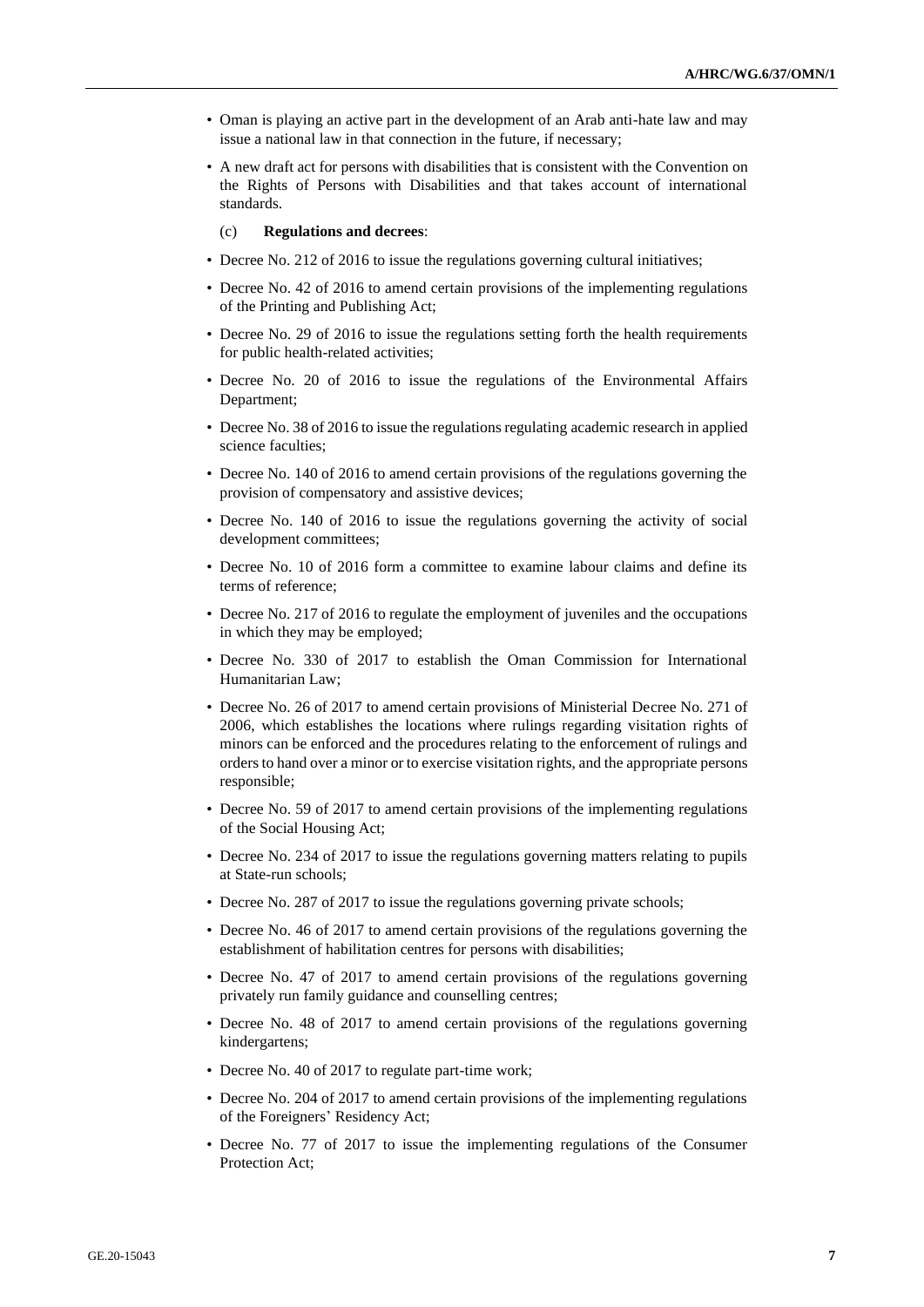- Decree No. 1 of 2017 regarding procedures to implement Security Council resolutions issued under Chapter VII of the Charter of the United Nations and that concern the prevention and suppression of terrorism and the financing of terrorism;
- Decree No. 43 of 2018 to amend certain provisions of the implementing regulations of the Printing and Publishing Act;
- Decree No. 172 of 2018 to amend certain provisions of the regulations governing matters relating to pupils at State-run schools;
- Decree No. 95 of 2018 to issue the regulations governing the social solidarity account;
- Decree No. 179 of 2018 to issue the regulations governing human organ and tissue transplants;
- Decree No. 133 of 2018, dated 12 April 2018, to amend certain provisions of the regulations governing professional health and safety standards in establishments subject to the Labour Code;
- Decree No. 153 of 2018 to amend certain provisions of Ministerial Decree No. 40 of 2017 to regulate part-time work;
- Decree No. 270 of 2018 to issue the regulations governing the reporting of the absence from work of non-Omani workers;
- Decree No. 413 of 2018 to issue the regulations governing the electoral committees of the General Federation of Oman Workers;
- Decree No. 500 of 2018 regarding the system for the formation, registration and operation of trade unions, workers' federations and the General Federation of Oman Workers;
- Decree No. 129 of 2018 to amend certain provisions of the implementing regulations of the Foreigners' Residency Act;
- Decree No. KH/3 of 2018 to establish a fund to assist persons who suffer physical injuries and the heirs of persons killed as a cause of vehicle accidents as well as to provide compensation for material damages arising therefrom, and issue its statutes;
- Decree No. 92 of 2019 to issue the implementing regulations of the Omani Nationality Act;
- Decree No. 105 of 2019 to amend certain provisions of the regulations governing private schools;
- Decree No. 120 of 2019 to issue the regulations governing guardians' councils;
- Decree No. 247 of 2019 to amend certain provisions of the regulations governing matters relating to pupils at State-run schools;
- Decree No. 57 of 2019 to issue the regulations governing studies at private institutions of higher education;
- Decree No. 120 of 2019 to amend certain provisions of the regulations governing the National Council for Family Affairs;
- Decree No. 125 of 2019 to issue the implementing regulations of the Children's Code;
- Decree No. 35 of 2019 to amend certain provisions of the implementing regulations of the Foreigners' Residency Act;
- Decree No. 20 of 2020 to amend certain provisions of the implementing regulations of the Social Housing Act;
- Decree No. 115 of 2020 to regulate the employment of non-Omani workers to undertake cleaning work in private-sector facilities;
- Decree No. 127 of 2020 to regulate the employment of non-Omani workers in construction work and in brick factories;
- Decree No. 58 of 2020 to issue the regulations governing school transport facilities;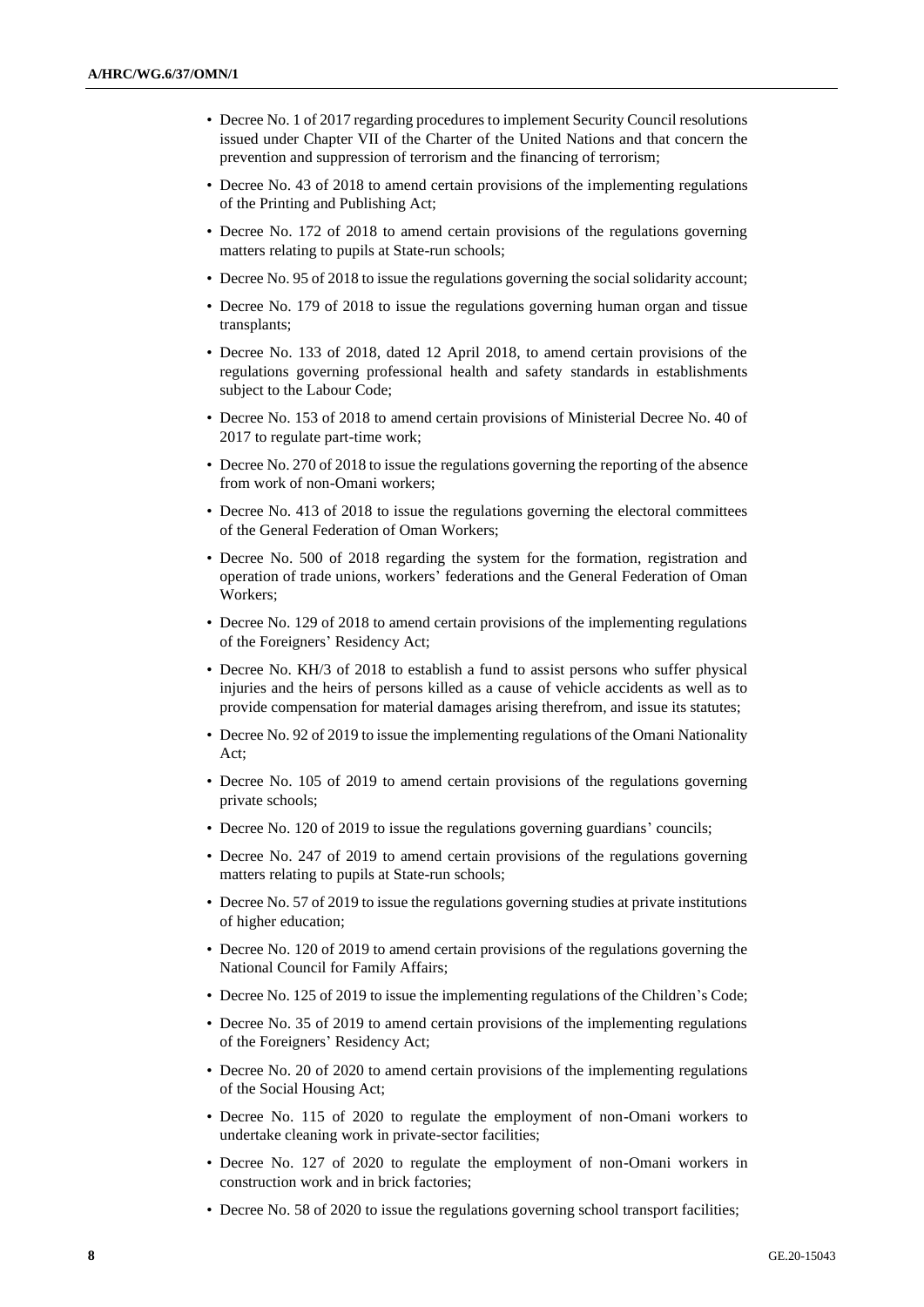• Decree No. 157 of 2020 to amend certain provisions of the implementing regulations of the Foreigners' Residency Act.

# **D. National institutions for the protection of human rights**

#### **Oman Human Rights Commission**

19. The Oman Human Rights Commission was established in 2008 under Royal Decree No. 124 of 2008 as a national institution with legal personality and administrative and financial autonomy. The State seeks to promote the Commission's activities to protect human rights, in accordance with the principles relating to the status of national institutions for the promotion and protection of human rights (the Paris Principles).

20. The Commission examines observations regarding the country's human rights record made by other Governments, international bodies and non-governmental organizations (NGOs), and it coordinates with the competent authorities to take the necessary measures. The Commission also monitors any irregularities or violations and it receives reports relating to human rights in Oman, and seeks to address and resolve them in order to preserve the rights and freedoms of citizens and residents alike.

21. The Commission has set up a number of means whereby it can receive reports and complaints: a hotline, a WhatsApp account, the Commission's own website or in person at the Commission's headquarters.

22. The Commission plays an important role in the dissemination of a human rights culture throughout Oman via seminars, conferences and awareness-raising programmes in schools, colleges and universities. It also conducts studies and research, and it has run a number of human rights workshops in cooperation with civil society and the Government. The Commission is one of several remedial bodies – such as mediation and conciliation committees – that act alongside the courts.

## **National Committee to Combat Human Trafficking**

23. Thanks to the role played by this Committee, Oman has made significant advances in the fight against human trafficking. The Committee is currently headed by the Minister of Foreign Affairs and its membership includes representatives from the competent governmental and non-governmental bodies. Since its creation in 2008, the Committee has played an effective leading role in combating this crime, in cooperation with law enforcement agencies and civil society organizations inside Oman and with international organizations. Its most recent initiative is a national plan of action for the period 2018–2020. Thanks to these plans and strategies, Oman has been able to take several important steps over recent years, including:

- Awareness-raising campaigns, the largest of which was the "Al-Ihsan" campaign, launched in October 2017, which involved the dissemination of information via audiovisual media and printed booklets in various languages, as well as courses and lectures for groups most vulnerable to the offence of trafficking;
- Specialized training courses and workshops spread over the course of the year to instruct law enforcement personnel about how to combat human trafficking;
- An annual national symposium on human trafficking, held in in collaboration with the United Nations Office on Drugs and Crime and regional partners. The purpose of the event is to train and qualify officials and to build their capacity to deal with issues related to human trafficking, with the participation of various stakeholders;
- Establishing, inside law enforcement agencies, judicial and administrative divisions specializing in human trafficking offences;
- A recommendation to abolish the sponsorship system and to give foreign workers freedom to move from one employer to another, which led to a decision in that regard on the part of the Inspector-General of Police and Customs.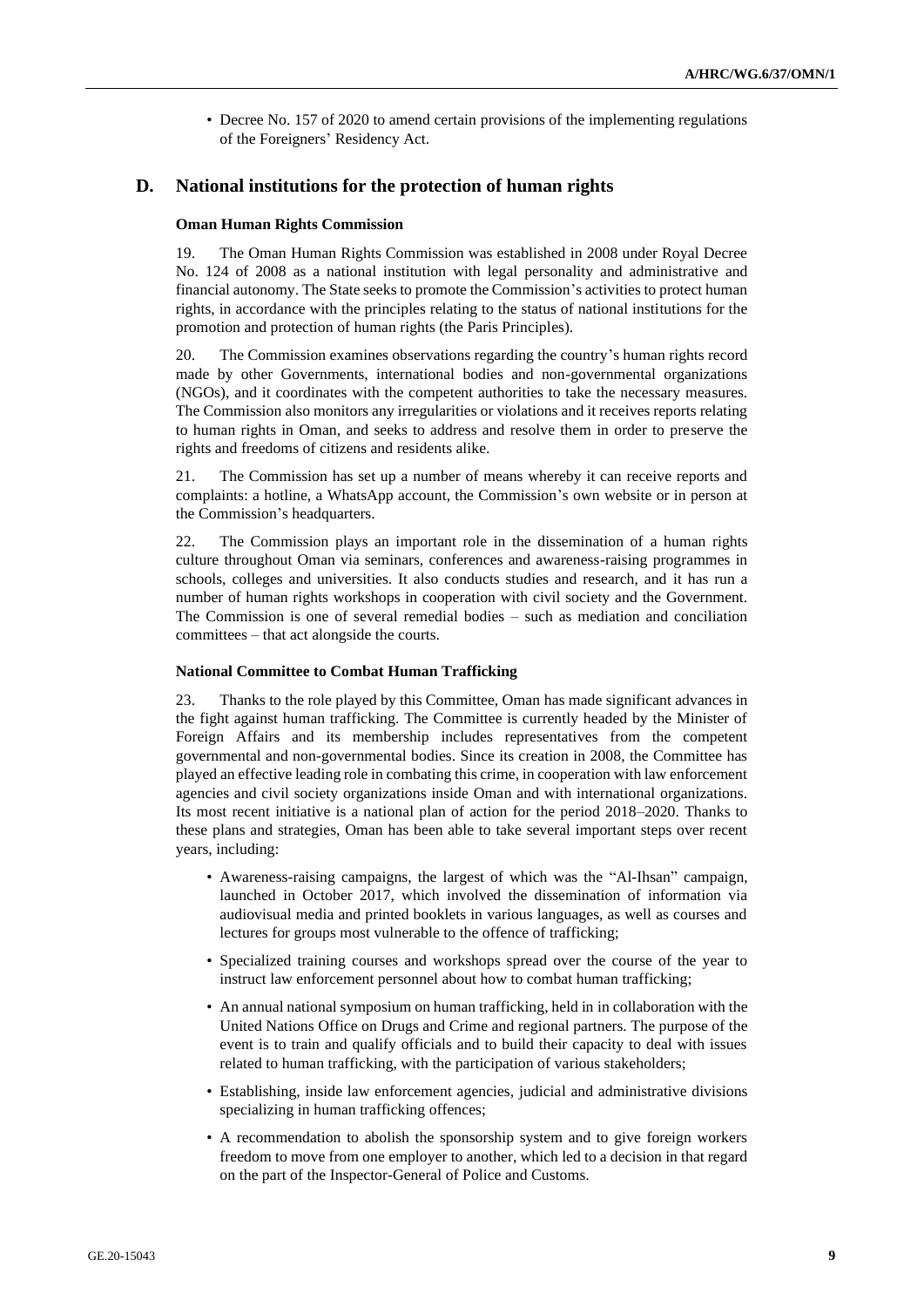24. It should be pointed out that, under both law and practice in Oman, victims of human trafficking are guaranteed health care as well as legal and social support, free of charge. There is also a specially equipped shelter for such persons. The Royal Oman Police and other bodies run free hotlines via which victims are able to receive information, advice and support. Moreover, non-Omani victims are given leave to remain until all legal proceedings have been completed, if they so wish.

25. In order to support its partnership with the institutions of civil society, in December 2018 the National Committee to Combat Human Trafficking signed a memorandum of cooperation with the Omani Bar Association regarding free legal representation before national courts for victims of human trafficking, in order to help them obtain their rights. The Committee intends to continue to sign and implement such memorandums with other competent associations.

26. An anti-human trafficking task force was established in 2018 to ensure an immediate response and prompt support for victims. Moreover, under Decree No. 50 of 2017, a specialized anti-trafficking unit was set up in the Office of the Public Prosecution, as well as a human trafficking section in the courts and specialized units in the Royal Oman Police, the Ministry of Foreign Affairs and the Ministry of Labour.

### **National Committee for Family Affairs**

27. Oman attaches great importance to matters affecting the family and set up the National Committee for Family Affairs under Royal Decree No. 12 of 2007. The Committee is headed by the Minister for Social Development and members take a participatory approach to its activities. The Committee's remit covers a number of areas: coordinating the efforts made by State-run and voluntary bodies active in the field of family affairs; cooperation with other committees and commissions in the Arab world and abroad, and with family-related organizations; following up on the implementation of resolutions and recommendations emerging from international and regional conferences on the family; and expressing views on relevant international and regional treaties.

28. The rules of procedure of the National Committee for Family Affairs were issued pursuant to Ministerial Decree No. 146 of 2012, which also included provision for a technical secretariat to support the Committee. The rules of procedure were updated under Ministerial Decree No. 120 of 2020.

### **Other national committees**

29. A number of national committees responsible for monitoring the implementation of international human rights treaties ratified by Oman have continued to operate during the reporting period:

## (a) **National follow-up committee on the implementation of the Convention on the Elimination of All Forms of Discrimination against Women.**

- This committee was established under Ministerial Decree No. 348 of 2005 then reestablished under Ministerial Decree No. 130 of 2009 and Ministerial Decree No. 279 of 2012. It is headed by the Minister of Social Development and has a broad membership that includes representatives from various government bodies, the judiciary, the legislature and civil society. It not only follows up on the implementation of the Convention on the Elimination of All Forms of Discrimination against Women but also drafts the periodic reports under that instrument. The department for women's affairs in the Ministry of Social Development acts as the committee's technical secretariat.
	- (b) **National committee for the welfare of persons with disabilities**
- The Care and Habilitation of Persons with Disabilities Act, promulgated by Royal Decree No. 63 of 2008 included provision for the establishment of a national committee for the welfare of persons with disabilities. The Act also guarantees that the committee is fully able to perform its tasks and functions through funding from the State Treasury.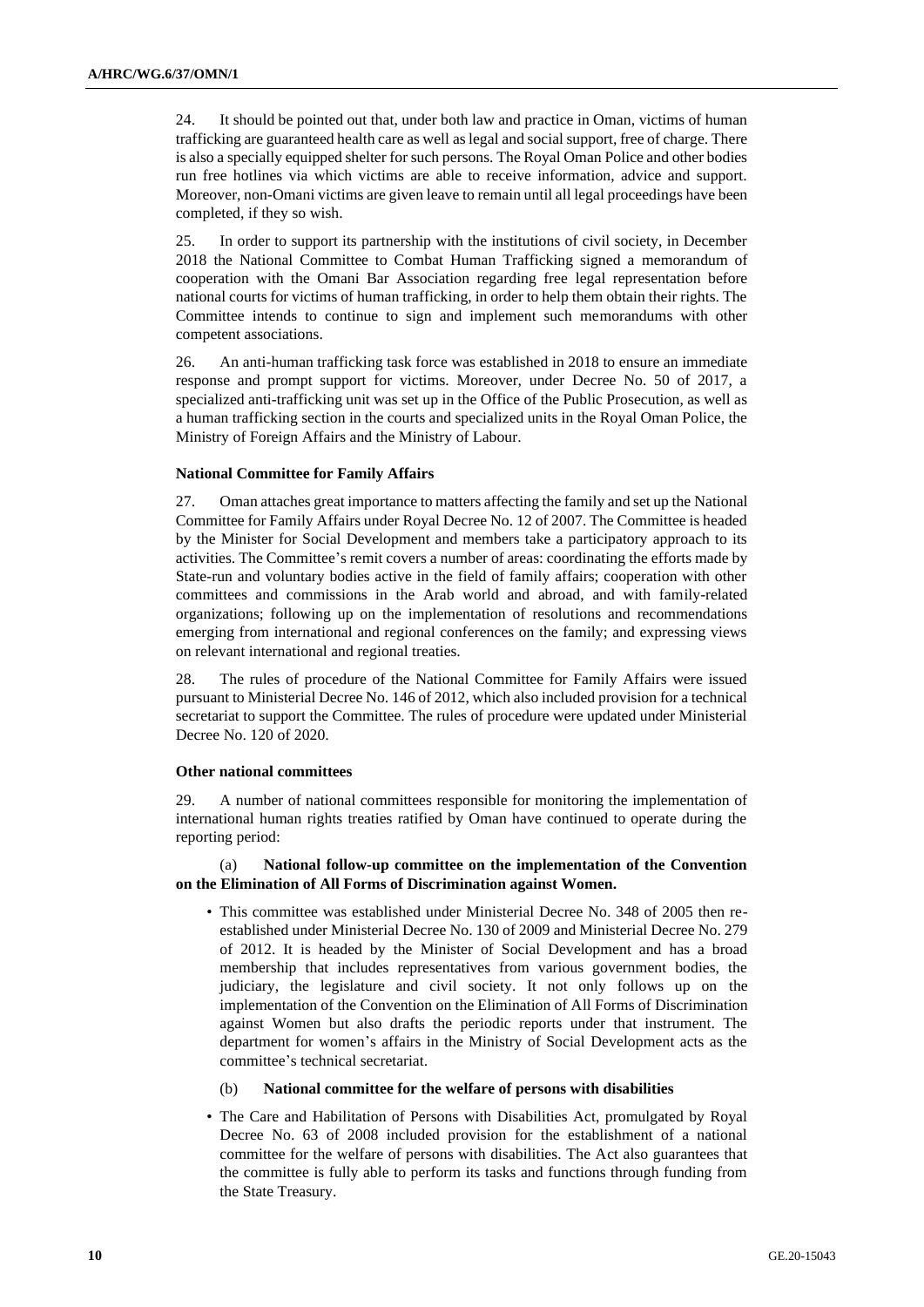• Ministerial Decree No. 193 of 2015 envisaged the creation of a technical committee for the welfare of persons with disabilities with a participatory membership drawn from the public sector, the private sector and civil society institutions involved with disability issues.

## (c) **National follow-up committee on the implementation of the Convention on the Rights of the Child**

- A committee to follow up on the implementation of the Convention on the Rights of the Child was set up under Ministerial Decree No. 56 of 2009, headed by the Under-Secretary of the Ministry of Social Development. That Decree was then amended by Ministerial Decree No. 127 of 2014. The committee has a participatory membership made up of representatives from governmental, private and civil society organizations concerned with children's rights.
- The committee has a range of tasks, which includes submitting proposals intended to achieve the principles enshrined in the Convention and following up on the comments and recommendations made by the Committee on the Rights of the Child.

## (d) **Working group to monitor the implementation of the International Convention on the Elimination of All Forms of Racial Discrimination**

• A national working group has been established to monitor the implementation of the International Convention on the Elimination of All Forms of Racial Discrimination, pursuant to a decision by the Ministry of Foreign Affairs based on instructions from the Council of Ministers. The working group is tasked with monitoring the implementation of the Convention, preparing periodic reports under the Convention, discussing those reports before the Committee on the Elimination of Racial Discrimination and monitoring the implementation of the Committee's concluding observations and recommendations. The working group makes recommendations and suggests measures intended to ensure compliance with the Convention.

### (e) **Oman Commission for International Humanitarian Law**

- The Oman Commission for International Humanitarian Law was established under Decree No. 330 of 2017 of the Minister for Foreign Affairs. It is headed by the Minister for Foreign Affairs and has a participatory membership made up of representatives from different government bodies.
- The Commission works to disseminate and spread awareness about the principles and objectives of international humanitarian law, both at the institutional level and among individuals, and to exchange information with other associations, organizations and groups that operate in the field of international humanitarian law. It also seeks to promote cooperation and ensure that the principles of international humanitarian law are duly applied in Oman, to coordinate between the competent bodies and to review legislation that has a bearing on international humanitarian law and make recommendations in that regard.

# **IV. Measures taken to implement the recommendations that emerged from the second cycle of the universal periodic review**

30. As part of its implementation of the recommendations it received after submitting its second national report before the Human Rights Council on 5 November 2015, Oman issued the above-referenced royal decrees, which are linked to the country's accession to the International Covenant on Economic, Social and Cultural Rights; the International Convention for the Protection of All Persons from Enforced Disappearance; and the Convention against Torture and Other Cruel, Inhuman or Degrading Treatment or Punishment. In addition, Oman has pursued a policy aimed at the gradual realization of various human rights, and it has taken a number of steps and rolled out programmes and mechanisms aimed at achieving all human rights, including economic, social and cultural rights as well as civil and political rights.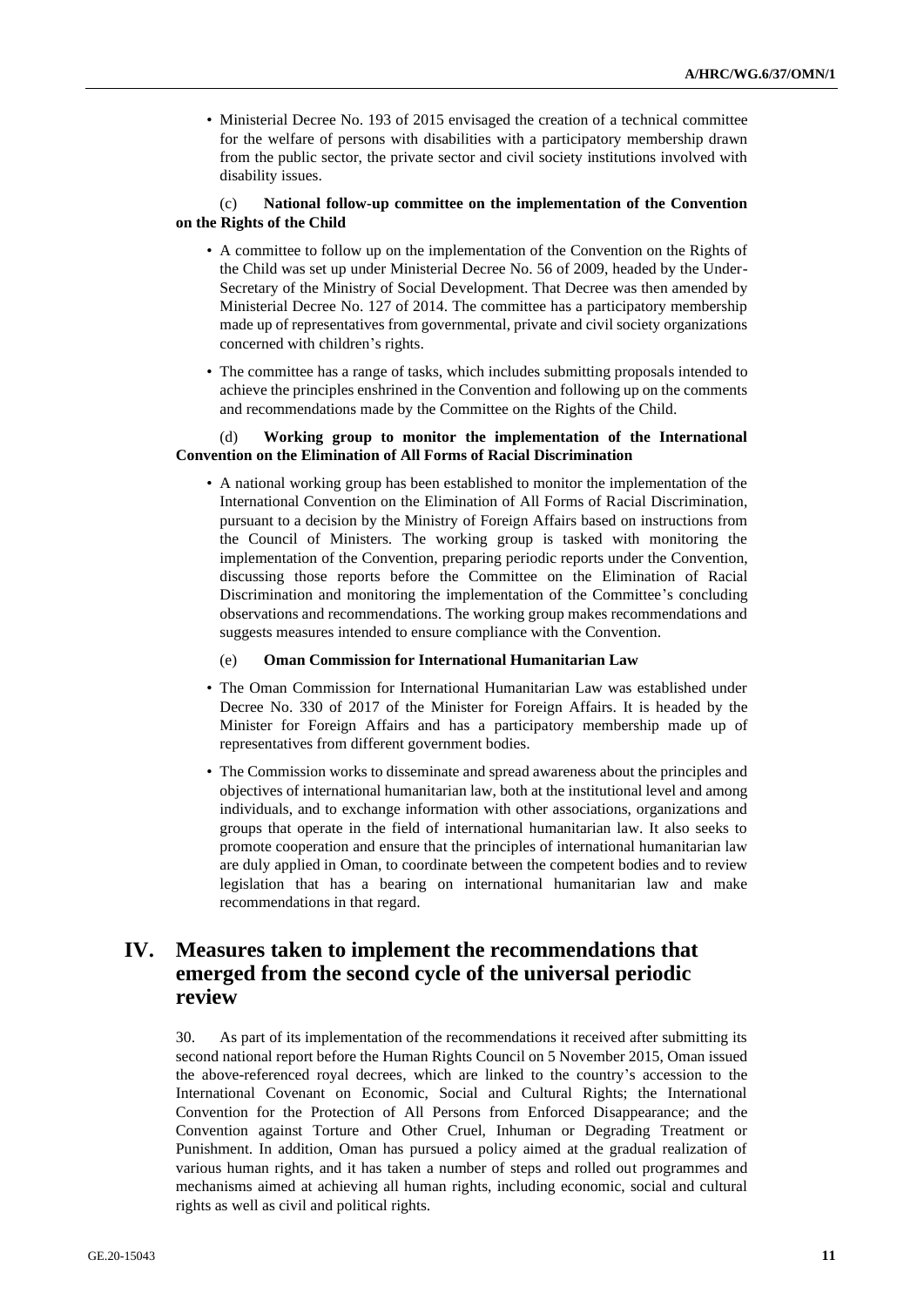# **A. Economic, social and cultural rights**

## **Right to work and to favourable conditions of work**

31. Rules governing the right to work in the private sector – beginning with the relationship between the two contracting parties (employer and worker) – are all enshrined in the Labour Code. The contract itself covers all the rights and duties provided for in the Code, such as working hours, leave and periods of rest, all of which are consistent with the standards of the International Labour Organization (ILO).

32. The Workers' Insurance Plan was brought into being pursuant to Royal Decree No. 82 of 2020. It is an insurance system designed to address unforeseen conditions private-sector workers face and is one of the bulwarks to support and encourage work in that vital sector, and guarantees the rights of workers once their contracts of employment have expired.

33. Labour legislation in Oman makes no distinction between men and women in the guarantees it provides vis-à-vis the right to work and related matters such as wages and other financial benefits. Moreover, the legislation includes additional provisions to protect the interests of women, in view of their intrinsic nature.

34. The Labour Code ensures that women are protected from arbitrary dismissal on the grounds of illness, pregnancy or childbirth.

35. Oman has continued to take legislative and procedural steps to protect workers. To this end it has been rolling out policies and strategies designed to promote the rights of the workforce including, by way of example, applying a wage protection system for foreign workers; regulating contractual mechanisms by developing labour contracts that guarantee the rights of both worker and employer; regulating labour relations in coordination with the embassies of workers' countries of origin; and finding mechanisms and solutions that protect the rights of all parties, so that when workers arrive they are already fully aware of their rights and duties under the law.

36. Workers have the right to file a labour-related complaints with a view to settlement. If the parties involved in the dispute are unable to reach a settlement, the case is referred to the courts. No fees are applied in such cases.

37. Under the Labour Code, workers in private-sector facilities have the right to establish trade unions and independent workers' federations, in accordance with international labour standards. Moreover, workers in Oman have the right to strike and to participate in collective bargaining, in accordance with the law. Thanks to those provisions, as of the end of 2019 there were 271 trade unions and 6 workers' federations registered in Oman.

38. The Directorate General of Labour Welfare and the labour bureaus in the governorates are attentive to indicators that might signify the presence of forced labour or human trafficking. To this end, they monitor the labour market, check vocational health and safety standards and follow up on reports of workers' complaints. They also verify that correct procedures are being followed by conducting inspections in recruitment bureaus and they coordinate with law enforcement agencies and with insurers.

39. They also provide care to workers and seek to make them more aware of their rights and duties, as set forth in the Labour Code. They also receive queries and complaints, which they then seek to respond to and redress.

40. Article 45 of the Children's Code promulgated by Royal Decree No. 22 of 2014 prohibits the employment of children in activities or industries which, by their nature or the circumstances in which the work is conducted, are likely to be detrimental to their health, safety or moral conduct. Such activities and industries are determined by a decision of the Minister of Labour taken following coordination with the competent authorities.

41. In the same context, Ministerial Decree No. 217 of 2016 was issued to regulate the employment of juveniles and the occupations in which they may be employed.

42. For some time, the Ministry of Labour and other stakeholders have been working on a new draft labour code that includes more provisions and benefits consistent with international standards and practice, and on a draft domestic workers act, which sets forth the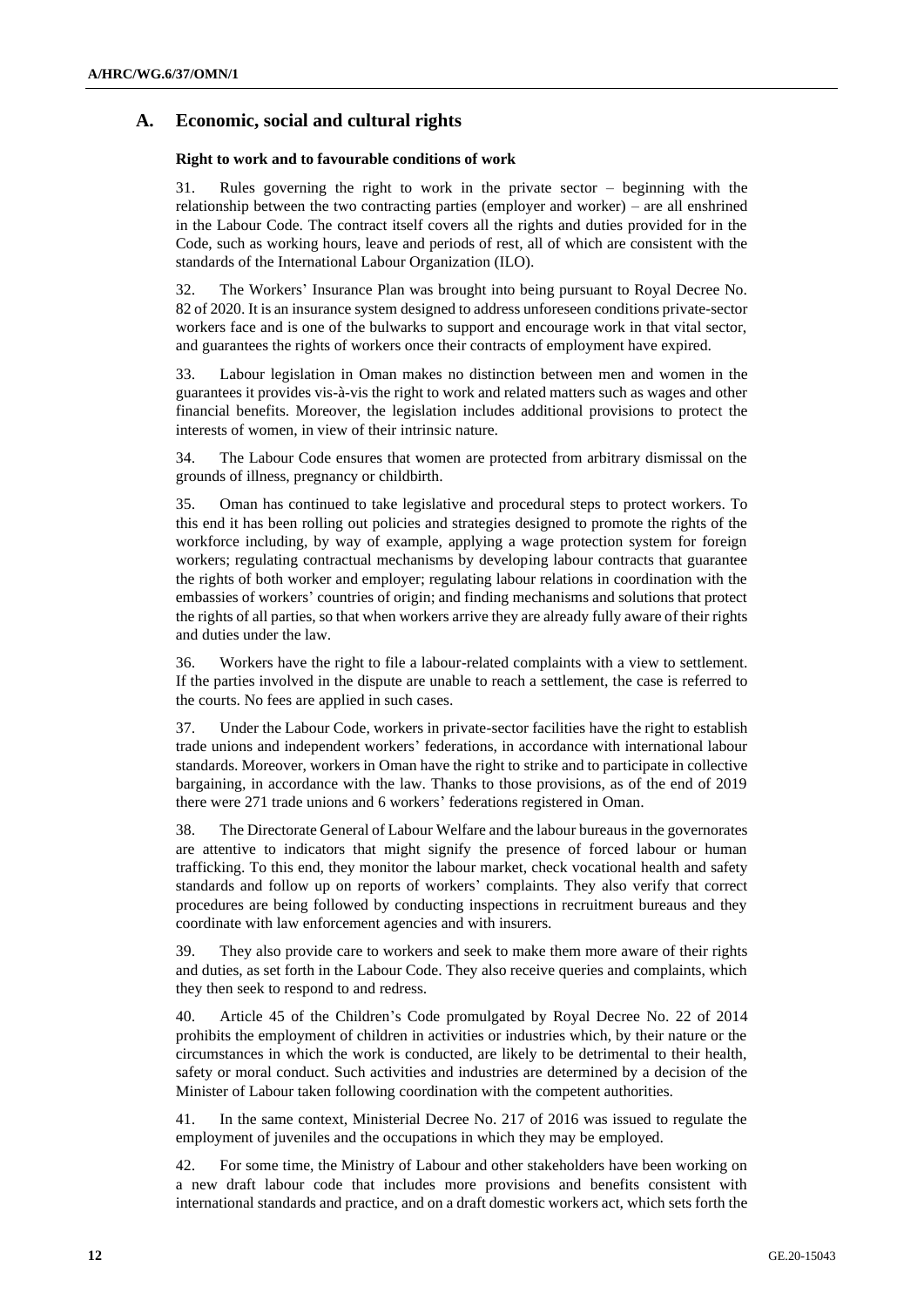rights of that category of persons and is likewise consistent with international standards. Oman hopes that the new laws will be completed and issued in the near future.

#### **Contract workers**

43. The rights of contract workers are protected under the laws and administrative procedures of Oman. A regulatory system is in place with inspections to private-sector facilities. There is also a system for the resolution of labour disputes and a system for making workers and employers aware of rules, laws and vocational health and safety regulations.

44. Labour relations between worker and employer in Oman are regulated by a clearly worded contract of employment that is signed by both parties in two languages: Arabic and English. The contract includes the fundamental legal provisions contained in the Labour Code and in the relevant ministerial decrees. Moreover, the contract is also used by the official national authorities.

45. Oman embraces the principle of the voluntary nature of work and the protection of workers' right to work of their own free will. The Foreigners' Residency Act and its implementing regulations include provisions for workers to transfer from one employer to another and, if either worker or employer suffer harm as a result of such a transfer, the worker has the right to file a complaint before the labour dispute resolution department of the Ministry of Labour, which will seek to settle the dispute amicably. If that proves impossible, the dispute is referred to the competent court for it to rule on the matter.

46. As regards the freedom of non-Omani workers to move from one employer to another, Decree No. 157 of 2020 was issued to amend article 24 of the implementing regulations of the Foreigners' Residency Act. Under the amendment, the requirement for a certificate of "no objection" to the transfer of a worker to another employer was revoked, thereby giving workers the right to move to the employment that suits them best.

47. Policies and practices regulating the recruitment of workers from abroad have developed to become fairer and more transparent. In that connection, Oman has taken the following initiatives:

- Ministerial Decree No. 328 of 2015 to amend certain provisions of the regulations governing the recruitment of non-Omani workers. The aim is to regulate the relationship between the employer and the employment bureau;
- The Ministry of Labour issued Decree No. 23 of 2018 to adopt criteria with which to evaluate working environments and standards whereby private-sector facilities can be treated as "model enterprises". Under the Decree, model enterprises can obtain preferential treatment in the administrative transactions they have to undertake at the Ministry of Labour. The Decree focuses on areas such as the employment of women and persons with disabilities and the provision of a decent and stable environment for workers;
- In the five years between 2015 and 2019, the Ministry of Labour ran programmes to raise awareness among workers and employers about their rights under current labourrelated laws and ministerial decrees. In the period 2015–2019, 4,741 individual and 262 group awareness-raising programmes were run for a total of 9,171 beneficiaries. In the same context, the Ministry organized field visits to workers at their places of work, during which manuals in 12 different languages were distributed containing information on workers' rights and duties, awareness-raising guides were handed out and individual interviews were conducted with workers to answer their queries;
- A video has been produced and distributed to the embassies of the workers' countries of origin with the intention that it should become part of the awareness-raising programme for workers before their departure. The video addresses basic workrelated rights and the mechanisms whereby workers can access the essential services they need.

48. Through its national programme for decent work, Oman constantly seeks to improve its systems and bring them into line with international standards, in cooperation with ILO. An agreement signed in 2017 to extend the memorandum of understanding between the three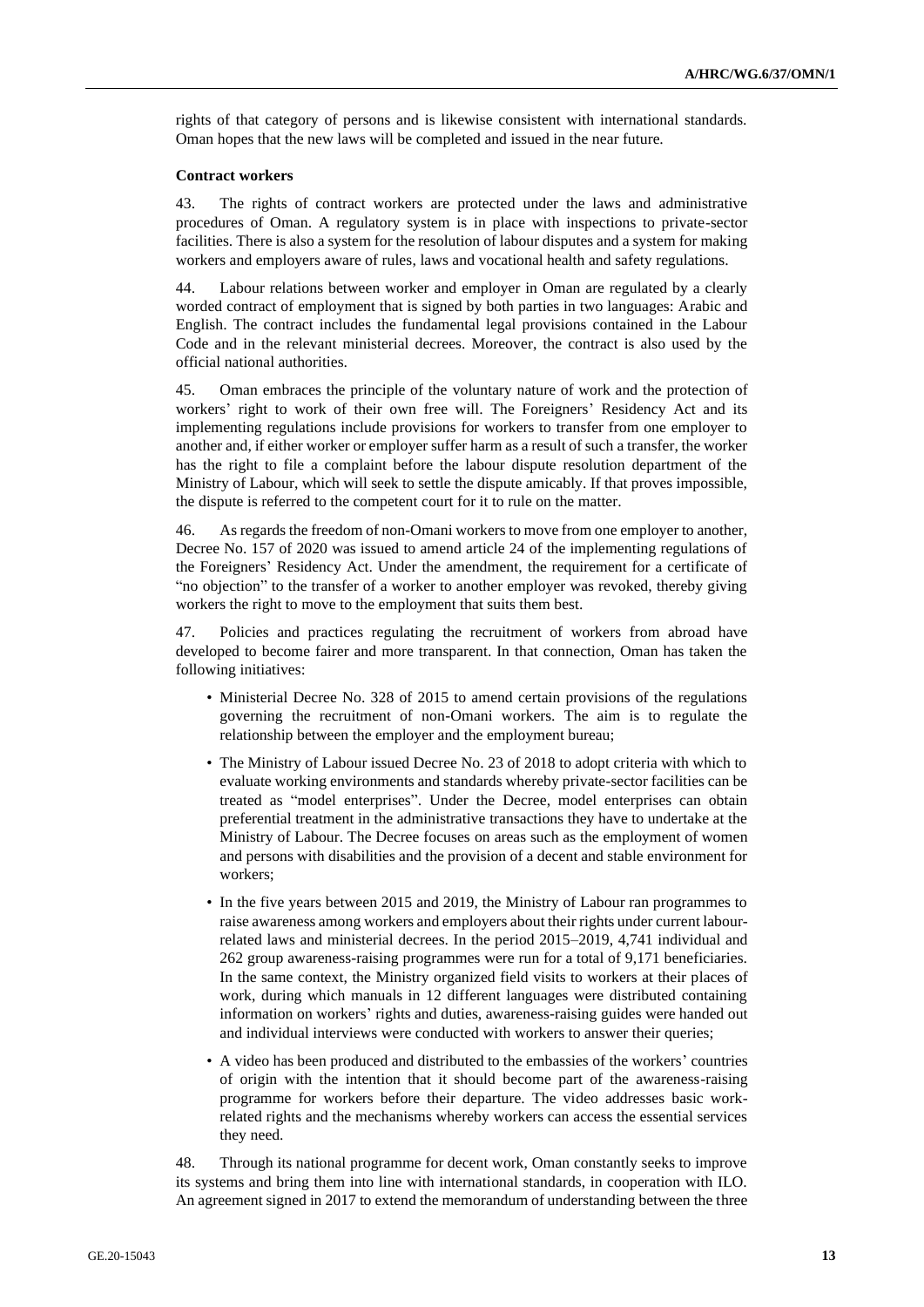parties involved in the production process and ILO is one of the basic principles underpinning the implementation by Oman of the ILO Declaration on Social Justice for a Fair Globalization.

49. From 2014 to the present 6 memorandums of understanding – out of a total of 20 – have been signed to regulate recruitment, develop laws and standards consistent with the future needs of the labour market and provide protection and care for workers.

### **Right to social protection**

50. In accordance with the provisions of article 12 of the Basic Law of State and in the interests of social solidarity, the Social Security Act envisages a monthly allowance for individuals and families who have no source of income or whose provider is incapacitated. It also covers persons who do not benefit from the retirement system or whose retirement income is insufficient to meet the needs of all family members. Their entitlement is consequently topped up by social security. The groups benefiting from this system are orphans, widows, divorced women, unmarried girls, the incapacitated, older persons, abandoned women and the families of prisoners. In guaranteeing such protection for families with limited resources, legislators intended to create an environment conducive to bringing up children and protecting women in a manner that would be reflected in their education and health also taking account, when assessing the amount of benefits, of the number of family members.

51. As a way of augmenting social solidarity, Ministerial Decree No. 140 of 2016 issued by the Ministry of Social Development contains the regulations governing the activity of social development committees. The committees, whose work covers all governorates of Oman, propose and study social projects, support voluntary social work and the relevant institutions, raise public awareness, promote social work in the areas of disability and childhood and seek to involve citizens in meeting the needs of these groups and eliminating specific problems and social phenomena.

### **Right to health**

52. Oman attaches great importance to the health sector and significant progress has been made across all health indicators. The country has also adopted a national health strategy 2050, which is consistent with global standards and protocols in terms of the provision of high-quality and effective health services.

53. Treatment and prevention services help not only to implement the strategic programme to achieve the Sustainable Development Goals, but also to ensure the highest standard of individual and community health. In 2019 there were in excess of 269 primary health care centres and health complexes in the country providing treatment and prevention services. This is in addition to school health services and to maternal and childcare services. There are 56 hospitals in Oman of which 50 are run by the State.

54. As of the end of 2018, health expenditure accounted for 2.7 per cent of overall government expenditure.

- 55. Numerous pieces of health legislation have been passed, including the following:
	- Royal Decree No. 75 of 2019 to issue the Act regulating the exercise of the medical profession and auxiliary medical professions;
	- In addition, the following ministerial decrees have been adopted:
	- Ministerial Decree No. 29 of 2016 of the Ministry of Regional Municipalities and Water Resources, to issue the regulations setting forth the health requirements for public health-related activities;
	- Ministerial Decree No. 120 of 2015 of the Ministry of Health, to issue the regulations governing private health institutions for the treatment and rehabilitation of patients addicted to drugs and psychotropic substances;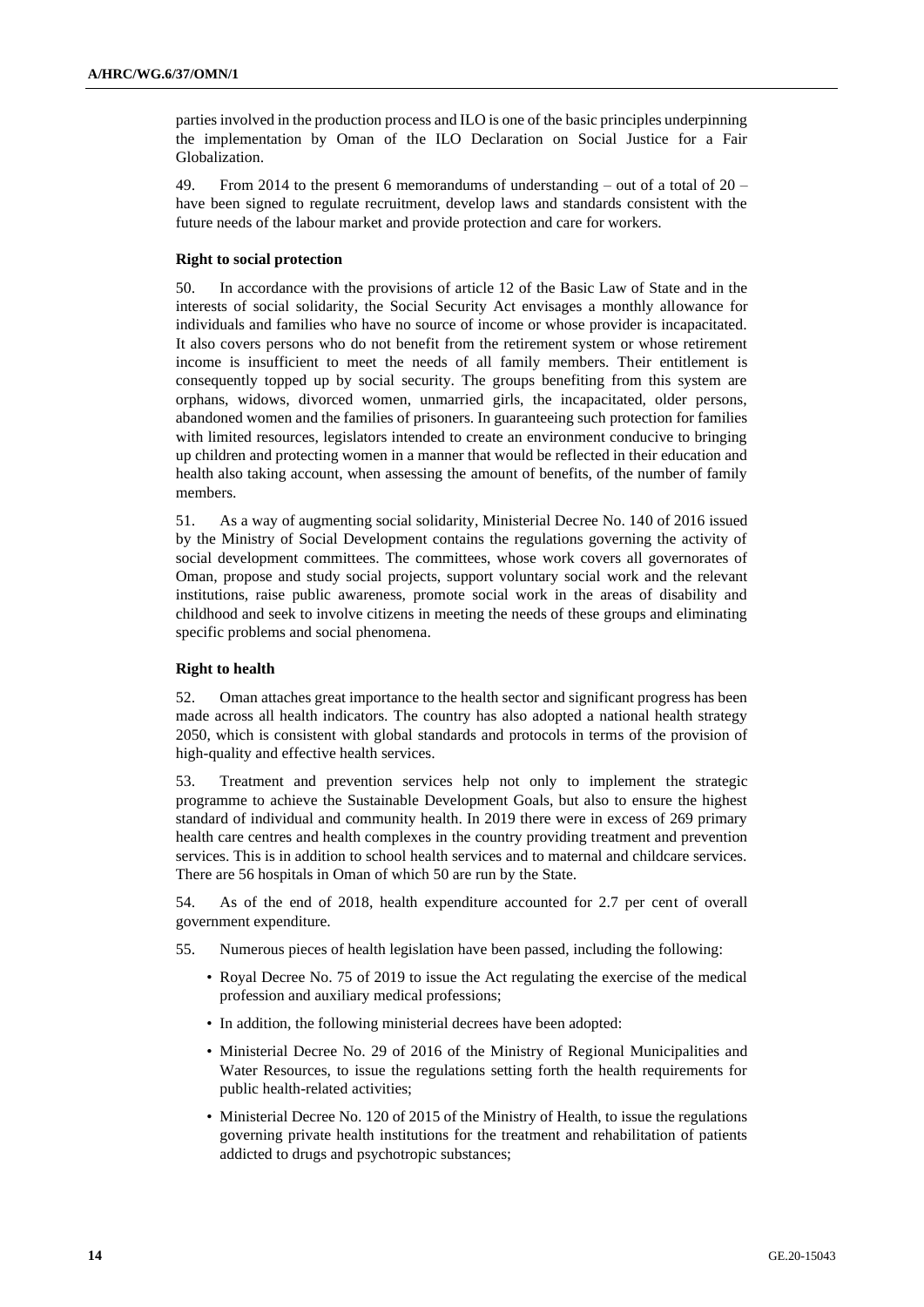• Ministerial Decree No. 135 of 2015 to issue the regulations governing treatment abroad, and which envisages the right to treatment outside Oman at State expense for various categories of person.

## **Right to education**

56. Oman has attached great importance to the integration of human rights and children's rights into its system of education as a factor that helps to improve citizens' quality of life. In fact, education is one of the major elements that have helped the country reach a very high level of human development as reflected in the 2018 Human Development Report. Article 13 of the Basic Law of State reads: "Education is a cornerstone for the advancement of society. The State shall nurture education and endeavour to disseminate it and make it accessible to all."

57. Thus, there has been a great focus on education and a consequent improvement in education-related indicators. Illiteracy rates dropped to around 3.8 per cent in 2018 while, in the academic year 2018/19, net enrolment rates for year I rose to 97 per cent, while year repetition rates for classes 5 to 10 stood at 4.9 per cent. For the same classes, the dropout rate stood at 0.24 per cent and the promotion rate at 95.7 per cent.

58. Laws, regulations and ministerial decrees regarding education have all underscored the fundamental right to education, as enshrined in international treaties and charters.

59. Oman has become a global centre for higher education in terms of the number of universities, applied science faculties and technical colleges. Thanks to those institutions, more than 28,000 people were able to graduate at the end of the academic year 2018/19. According to the 2018 Global Innovation Index, Oman ranked first out of 126 countries as regards the proportion of graduates in engineering and scientific subjects.

60. In their pursuit of fairness and inclusiveness, schools have managed to achieve gender equality, with parity between the sexes standing at 0.99 per cent in 2018. Education in Oman does not exclude persons with disabilities, and the Ministry of Education is continuing to support special schools and education programmes. These services cover pupils with motorial, sight, hearing and mental disabilities; they also accommodate pupils with special needs, via the learning difficulties programme and the speech and communication difficulties programme. Moreover, since the academic year 2005/06, the Ministry of Education has been implementing a programme to integrate pupils with special needs into primary schools. For its part, the Ministry of Higher Education and Scientific Research annually allocates 50 scholarships for that category of student to study in private universities and colleges. Vocational colleges also provide training and qualification opportunities for persons with disabilities, in a manner consistent with their physical and mental abilities, talents, capacities and inclinations.

61. The Ministry of Education in Oman has been working to include concepts of human and children's rights into curricula and textbooks. It has drafted a document regarding human and children's rights at different levels of education. The Ministry also holds seminars, lectures and workshops on human rights in cultural and academic settings in institutions of higher education. One of these initiatives, held on 10 April 2018, was entitled "Human rights between international treaties and Omani cultural heritage".

62. Apart from laws and policies regarding education, a raft of regulations and ministerial decrees has also been issued to regulate the sector, including:

- The document "Philosophy of Education", which was adopted by the Sultan in May 2017, is the chief reference and the main engine for the development of educational policies and plans in Oman. It rests on a number of basic principles of which one of the most important is number five: "Education on human rights and duties". Likewise, the National Strategy for Education 2040 contains many recommendations that underline the right to education and the delivery and dissemination of high-quality education to all persons without exception, through an action plan that is consistent with the Oman Vision 2020–2040;
- Regulations governing matters relating to pupils at State-run schools, which were issued pursuant to Ministerial Decree No. 234 of 2017 of the Ministry of Education.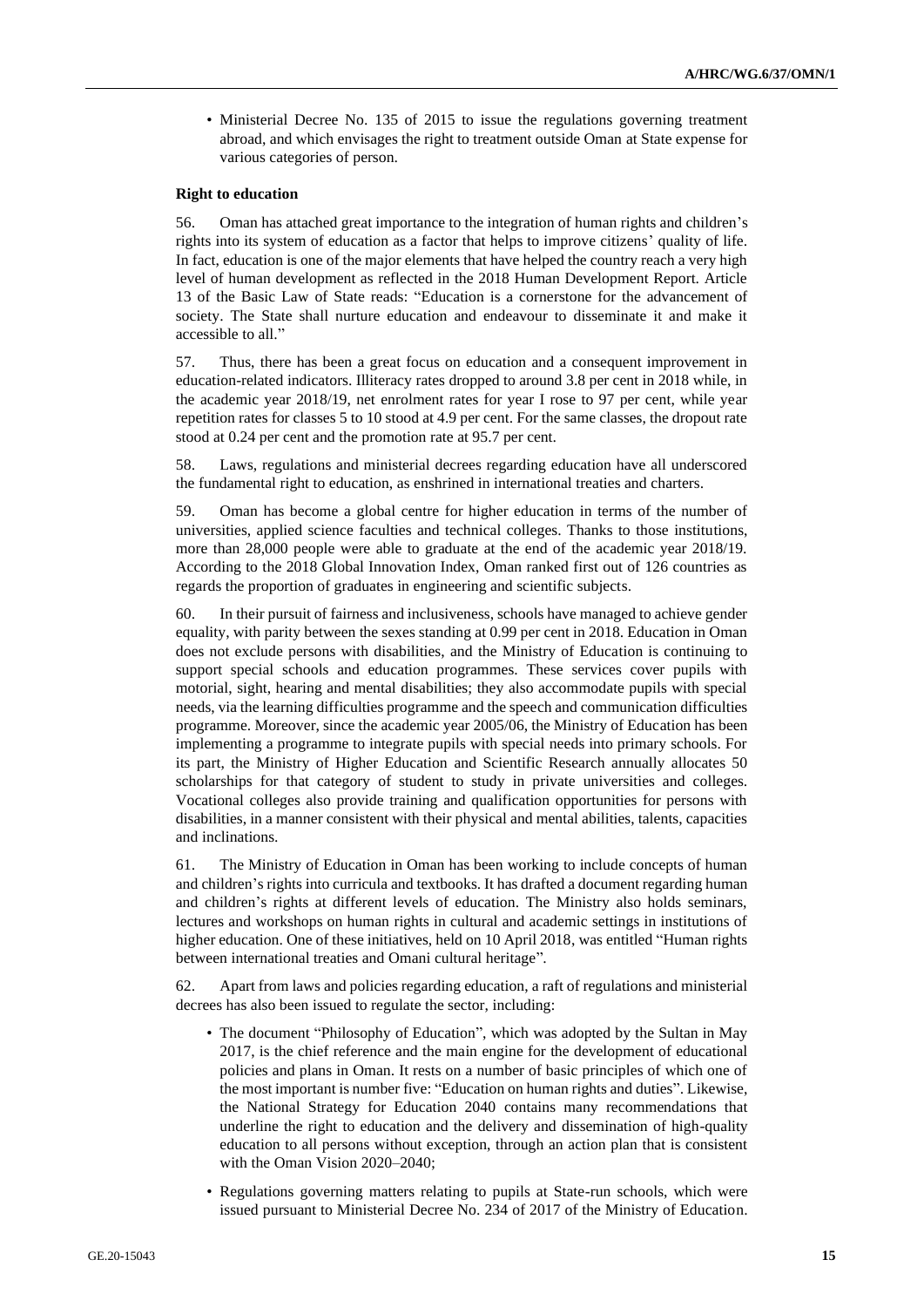They include a number of provisions to safeguard pupils' rights, such as protection against corporal punishment;

- In 2019, the Ministry of Education issued a decree to exempt children of Omani women married – with official consent and in accordance with law – to non-Omanis from payment of enrolment fees in State-run schools;
- Decree No. 58 of 2020 to issue the regulations governing school transport facilities in such a way as to protect pupils' health and safety.

## **Religious and cultural rights**

63. Oman is characterized by the presence of many religious doctrines, local dialects and ethnicities, all of which have merged together into a single social and human fabric that has given rise to the formation of an authentic Omani personality. Alongside that, Oman also takes in migrant workers from many countries and cultures, which has led to the formation of a wide spectrum of cultures, beliefs and customs.

64. Oman has worked intensively to lay the foundations of social cohesion, the most important of which is religious freedom, enshrined in article 28 of the Basic Law of State. The Government seeks to facilitate the establishment of places of worship for different religions, to which end it provides plots of building land free of charge. All persons are free to practise their religious rites and rituals in an atmosphere of tolerance and coexistence, which is the true meaning of freedom of worship.

65. Following directives of the late Sultan Qaboos Bin Said Bin Taimur, the Ministry of Endowments and Religious Affairs – during celebrations to mark the International Day for Tolerance held in the Indonesian capital Jakarta on 16 November 2019 – announced the Sultan Qaboos Declaration Project on United Human Values. The Project aims to contribute to re-balancing interests while proposing a course of action that will help a troubled world to rise again and pursue an equilibrium in which people can live on the basis of dignity, fundamental rights and psychological serenity. The Project envisages three aspects, which are necessary if balance is to be restored. The first of these is the improvement of human life, the second is the adoption of a framework of global ethics while the third consists in nurturing human spiritual values. In the same way, the Project rests on three foundations: reason, justice and ethics, and it has three basic themes: promoting a culture of peace and understanding, respecting and appreciating life and reassuring people to preserve their own identities and lives while deepening community and social values.

# **B. Civil and political rights and fundamental freedoms**

### **Political participation**

66. In a second historic address he made on 23 February 2020, His Majesty Sultan Haitham Bin Tarik underlined the importance of citizens participating in the decision-making process. He stated on that occasion "Citizens' partnership in moulding the present and future of the country is a bulwark of national action."

67. Oman has set in motion several initiatives to help citizens in various areas of work contribute to the development process. This includes involvement in political activity via elections to the Shura Council and municipal councils, and the provision of information about the roles of those bodies. Elections for the ninth term of the Shura Council, held in 2019, were more important than previous elections in view of the broad participation of citizens and of the increased number of members with respect to the past, without discrimination between women and men. These elections were also marked by a large turnout as Omani citizens chose the 86 members of the Shura Council, who represent all 61 provinces of Oman for a four-year term.

68. The Shura Council Elections Act, issued pursuant to Royal Decree No. 58 of 2013, affirms the right of all Omanis who have reached the age of 21 by 1 January of an election year to present themselves as a candidate for membership of the Council and to participate in the election of members.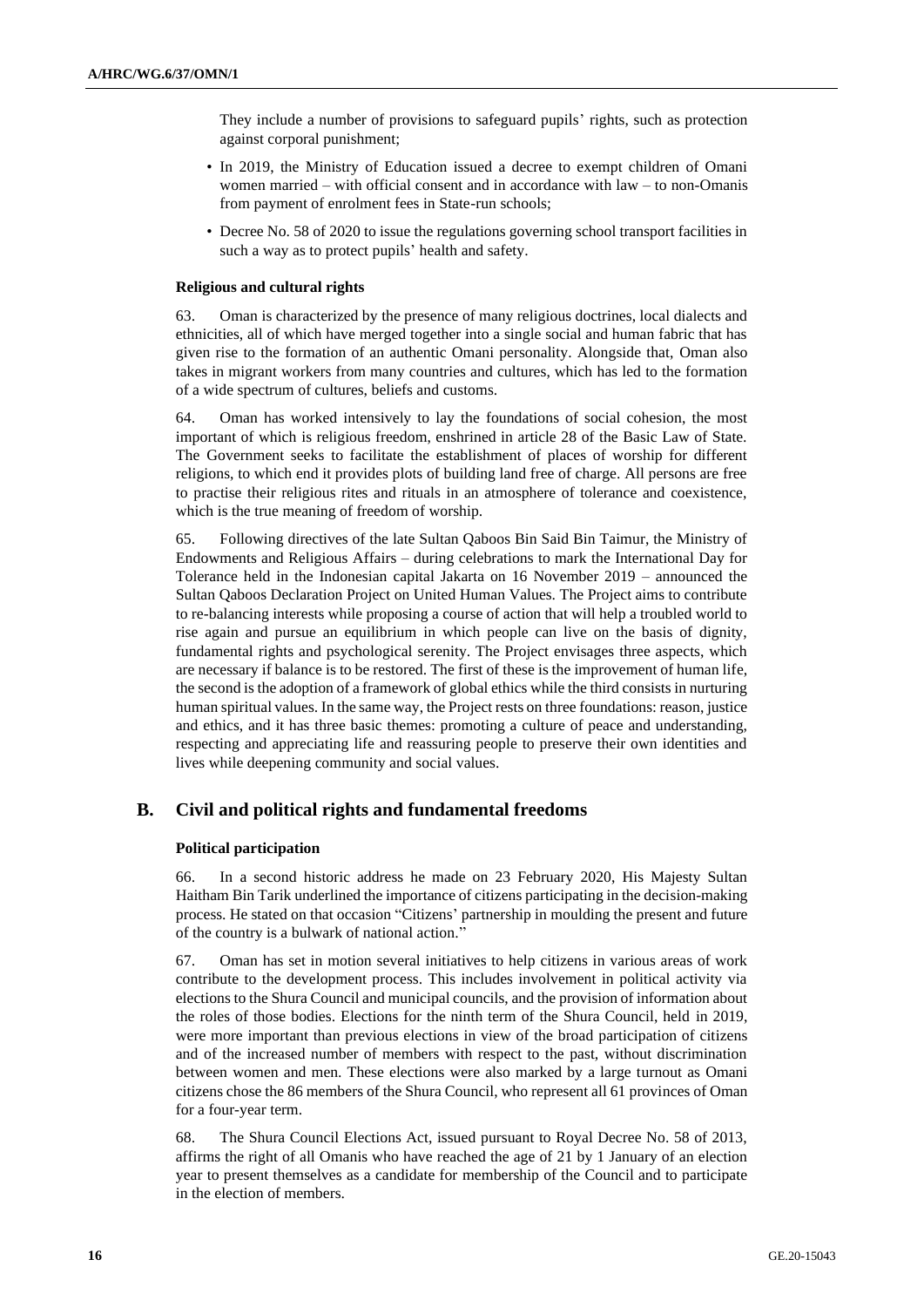69. It should be pointed out that a total of 713,335 persons participated in the elections for the ninth term (2019–2023) of the Shura Council. Of them, 337,543 were women, meaning that female voters accounted for 47.3 per cent of all voters.

70. The same applies to Municipal Councils Act promulgated by Royal Decree No. 116 of 2011, which envisages the creation of 11 municipal councils, one for each governorate. All persons without discrimination have the right to stand as candidates for municipal councils, as stated in the Act. Municipal council elections were to have been held in 2020 but they have been delayed due to the COVID-19 pandemic.

71. Election days, be it for the Shura Council or municipal councils, are considered as special days in Oman, in which precedence is given to shows of political participation from all sectors of society. This is a true expression of the freedom to participate in political life, which Oman grants to its citizens and which enhances their role in building the nation.

## **Freedom of expression**

72. Article 29 of the Basic Law of State guarantees freedom of expression and opinion for all persons, through speech, writing or any other means of expression. In that connection, the laws that regulate the media, printing, publication and the press include provisions and procedures to protect the exercise of that right.

73. Oman is in the process of preparing a draft information act, which will include provisions to promote freedom of opinion and expression, independent journalism and the unimpeded flow of data and information. The issuance of the new law has been delayed by the rapid developments in the media and the ways in which opinions can be expressed; however, serious efforts are being made to complete it at as soon as possible.

74. Press and media institutions that operate in Oman have reached agreement on a "code of media honour". The document, which was signed in late 2017, is the first code of press and media honour in Oman. It should be noted that the Association of Journalists played an effective part in the creation of the code and in the drafting of the present report

75. In his second historic address of 23 February 2020, His Majesty Sultan Haitham Bin Tarik clearly and explicitly stated: "We are proud that the citizens and residents of our cherished Oman live under the rule of law and institutions in a State built on the principles of freedom, equality and equal opportunity, a State rooted in justice and in the dignity of individuals whose rights and liberties are secured, including the freedom of expression that is guaranteed under the Basic Law of State."

#### **Freedom of association**

76. Freedom to form associations is enshrined in article 33 of the Basic Law of State. The Civil Society Associations Act sets out the conditions and circumstances guaranteeing the right of persons to establish and institute such associations, which are considered as independent. It also empowers the Ministry of Social Development to supervise those associations without their independence being thereby affected.

77. The Act further guarantees the right of individuals to lodge grievances with the administrative courts against decrees of the Ministry of Social Development that affect civil society associations, and it gives the associations' administrative boards the right to administer the associations in line with their own statutes and under the supervision of their general assembly.

78. The Government has facilitated the procedures for registering such associations in order to encourage the growth of a civil society that plays an active role in development and human rights programmes. There are 32 professional associations in Oman, with 8 branches at the governorate level, as well as 30 charitable and civil society associations. As of the end of 2019, there were 65 Omani women's associations (of which 6 are branches of other associations). There were also 12 social clubs for foreign communities with 9 branches at the governorate level.

79. The Ministry of Social Development is working on a draft law civil society associations act that aims to enhance the effectiveness of civil society and its contribution to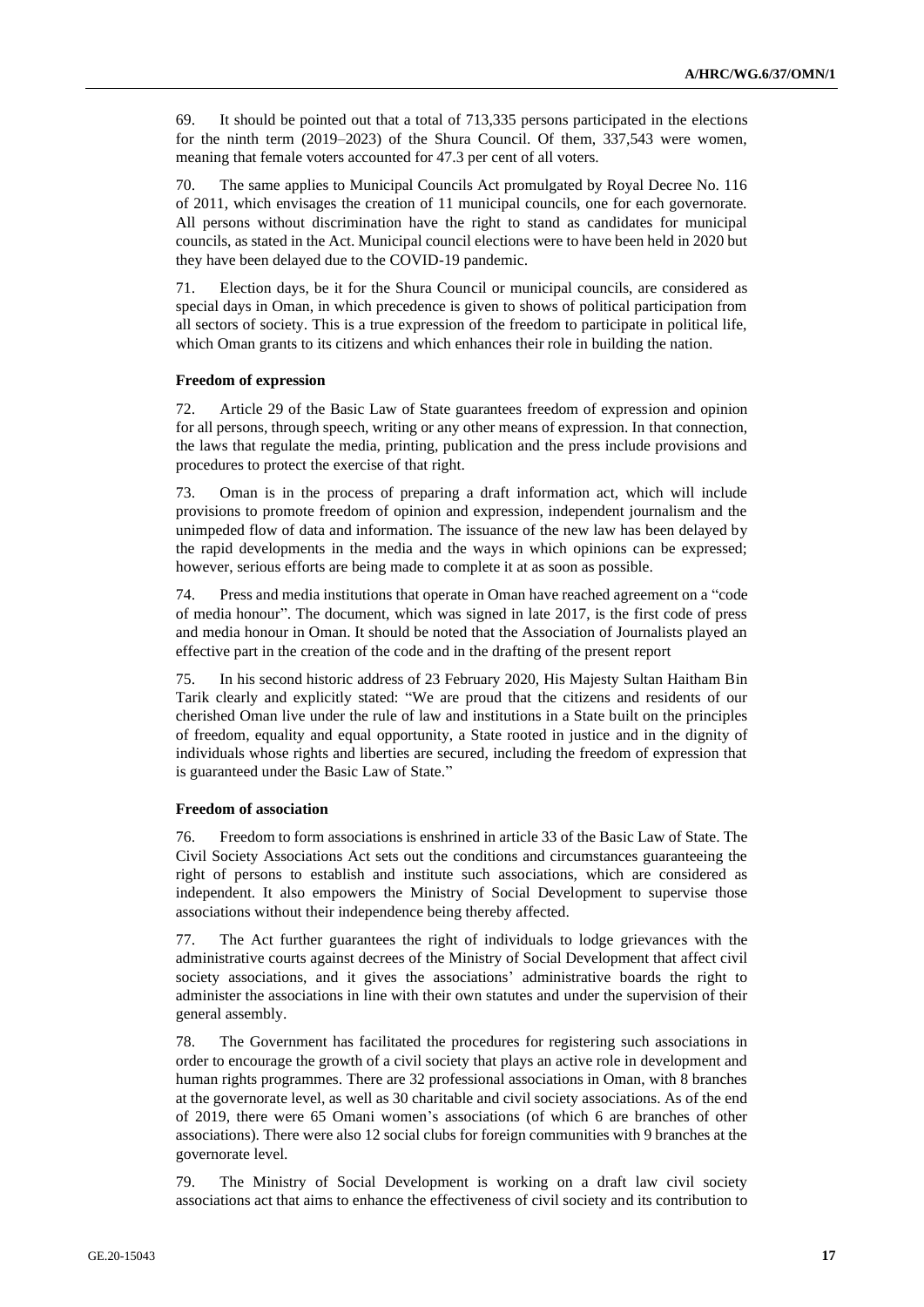nation building, and to involve associations in decision-making processes in areas that affect their activities.

#### **Right to nationality**

80. Article 15 of the Basic Law of State reads: "Nationality is regulated by law and it may not be revoked or withdrawn except according to law." In enactment thereof, the Omani Nationality Act, which was issued pursuant to Royal Decree No. 38 of 2014, includes new provisions intended to prevent anyone falling into a condition of statelessness. The relevant text – contained in article  $11 (3)$  – states that Omani nationality may be granted to the child of a foreign woman married to an Omani man, even if the father has lost his own Omani nationality and irrespective of whether the child is born in Oman or abroad.

81. Moreover, the Act explicitly states that Omanis of either sex who renounce their Omani nationality may recover that nationality once again, under conditions set forth in article 12 of the Act. In addition, a foreign woman who is widowed or divorced from an Omani man may obtain Omani nationality under the provisions of article 17. Nor have legislators neglected the children of Omani women. In fact, article 18 of the Act contains a new provision whereby a minor child of an Omani woman married to a foreign man can obtain Omani nationality if the foreign husband has left or abandoned her or if she is widowed or divorced from him. In such cases, the minor children can obtain Omani nationality and all its concomitant rights. The Act further specifies that children born in Oman to unknown parents are entitled to Omani nationality as are the offspring, whether born in Oman or abroad, of an Omani woman and an unknown father, unless the child's legitimate paternal filiation can be established. These provisions show that legislators in Oman have been at pains to provide the children of Omani women and foreign fathers with legal protection and coverage, and to ensure that they do not risk becoming stateless.

### **Effective remedies**

82. The Basic Law of State envisages certain guarantees such as the right of individuals to have recourse to the courts (art. 25) and the right of accused persons to a defence in a fair trial (art. 23). In that regard, the issuance of the Criminal Code pursuant to Royal Decree 7 of 2018 constitutes a qualitative shift in penal legislation and the promotion of those safeguards. The Code, which replaces the 1974 Criminal Code, covers new areas that were not regulated in the old text, particularly vis-à-vis the fight against corruption, the protection of public assets and the attainment of justice. Indeed, an entire section focuses on criminalizing the disruption of judicial proceedings and interference with the course of justice.

#### **Combating terrorism**

83. The Anti-Terrorism Act, issued pursuant to Royal Decree No. 8 of 2007, defines terrorist acts and crimes and envisages severe penalties for perpetrators. In order to supplement that Act, the Anti-Money Laundering and Financing of Terrorism Act was issued pursuant to Royal Decree No. 30 of 2016, during the period covered by this third national report. The latter Act includes provisions to criminalize money laundering and the financing of terrorism and envisages severe penalties for perpetrators, in line with international standards.

84. Oman attaches great importance to the fight against terrorism, and the Ministry of the Interior along with other national stakeholders participates in regional and international conferences, meetings and activities regarding respect for human rights in the context of counter-terrorism operations.

85. Oman has scored "zero" on the Global Terrorism Index, a ranking indicative of the highest level of security from terror threats. This is according to a report by the Institute for Economics and Peace in its third Global Terrorism Index issued in 2015.

86. In the 2018 Global Competitiveness Report, Oman ranked first in the world on the "terrorism incidence" component of the index, a position it maintained in the 2019 Report. The ranking reflects the fact that Oman has been free from terrorist incidents, which may be attributed to its security and political stability in the midst of a turbulent world.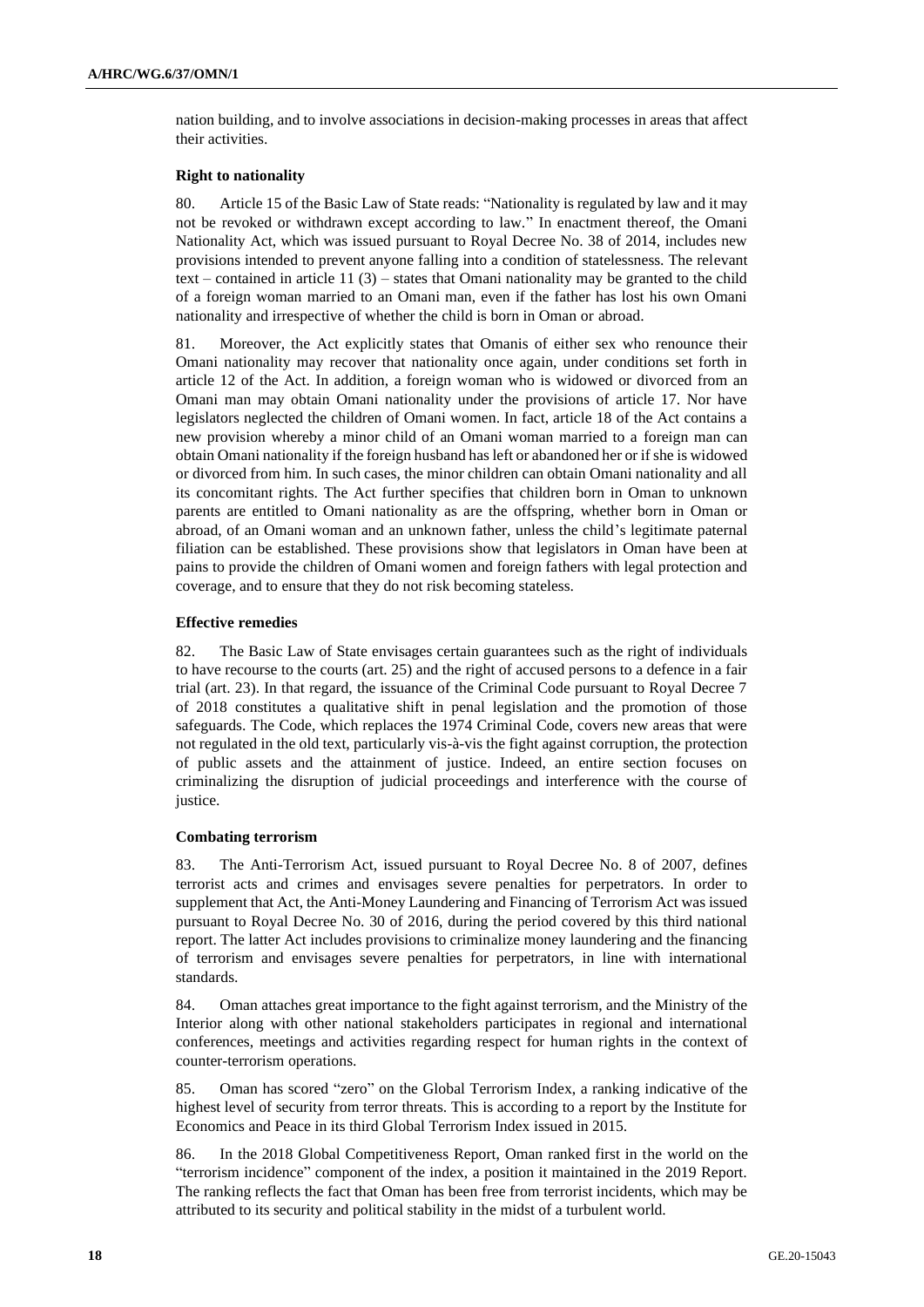#### **Combating extremism, hate and discrimination**

87. The Basic Law of State prohibits discrimination of any kind while domestic legislation also criminalizes all forms of extremism, hate and discrimination. This is set forth in article 2 of the Children's Code, which guarantees the right of children in Oman not to suffer discrimination on grounds of colour, sex, origin, language, religion, social standing or other reasons.

88. The accession by Oman to the International Convention on the Elimination of All Forms of Racial Discrimination and to the Convention on the Elimination of All Forms of Discrimination against Women further underscores its adherence to the principle of equality and non-discrimination.

89. Oman is seen as a living model of tolerance, peaceful coexistence among all communities and races in society and rejection of hatred and extremism. This has become a dominant cultural norm in Omani society.

# **C. Promoting and protecting the rights of specific groups**

### **Women's rights**

90. With regard to the empowerment of women, the Basic Law of State makes it clear that women are to enjoy the same rights as men, and the Law includes provisions to reaffirm the principle of equality, social justice and women's full right to education, work and employment on an equal footing with men.

91. In his second historic address of 23 February 2020, His Majesty Sultan Haitham Bin Tarik also focused on the empowerment of women, stating: "Citizens' partnership in moulding the present and future of the country is a bulwark of national action. We are determined that women should enjoy their rights as guaranteed by law, and that they should work alongside men in different fields to serve their country and their society. We will constantly uphold these national principles, which cannot be compromised or disputed."

92. Through its national strategies, Oman has continued to intensify its efforts towards women's empowerment. One of these is the Social Action Strategy (2016–2025) of the Ministry of Social Development, which constitutes a general reference framework and has six goals all of which accommodate gender perspective. They are: social protection, social welfare, development of families and society, rights of persons with disabilities, civil society groups and associations, and institutional support. Gender indicators and gender-responsive budgets are the basis of the action plans associated with the Strategy, which includes plans and programmes intended to ensure women can live dignified lives and to promote their participation in the sustainable development process.

93. Omani women have made many advances at both national and international level. They have come to occupy decision-making positions, including on the Council of Oman, and they are involved in both the State and private sector as well as being active in voluntary work and in economic empowerment.

94. On 18 August 2020, under Decree No. 111 of 2020, the Council of Ministers was reconstituted to include three female members. Moreover, under Royal Decree No. 113 of 2020 regarding appointments, one woman was appointed as head of an authority while three others were appointed to the role of Under-Secretary.

95. Fifteen places on the State Council are occupied by women and a woman holds the position of First Vice-President of the Council. At the same time, women have been successful in elections for the ninth term (2019–2023) of the Shura Council, where they won two seats. It should be pointed out that the 337,543 women eligible to vote made up 47.3 per cent of the total number of voters of 713,335. Women also have a share of seats on municipal councils.

96. The Government, in cooperation with civil society associations active in the field of women's affairs, has rolled out a number of programmes aimed at the political and economic empowerment of women.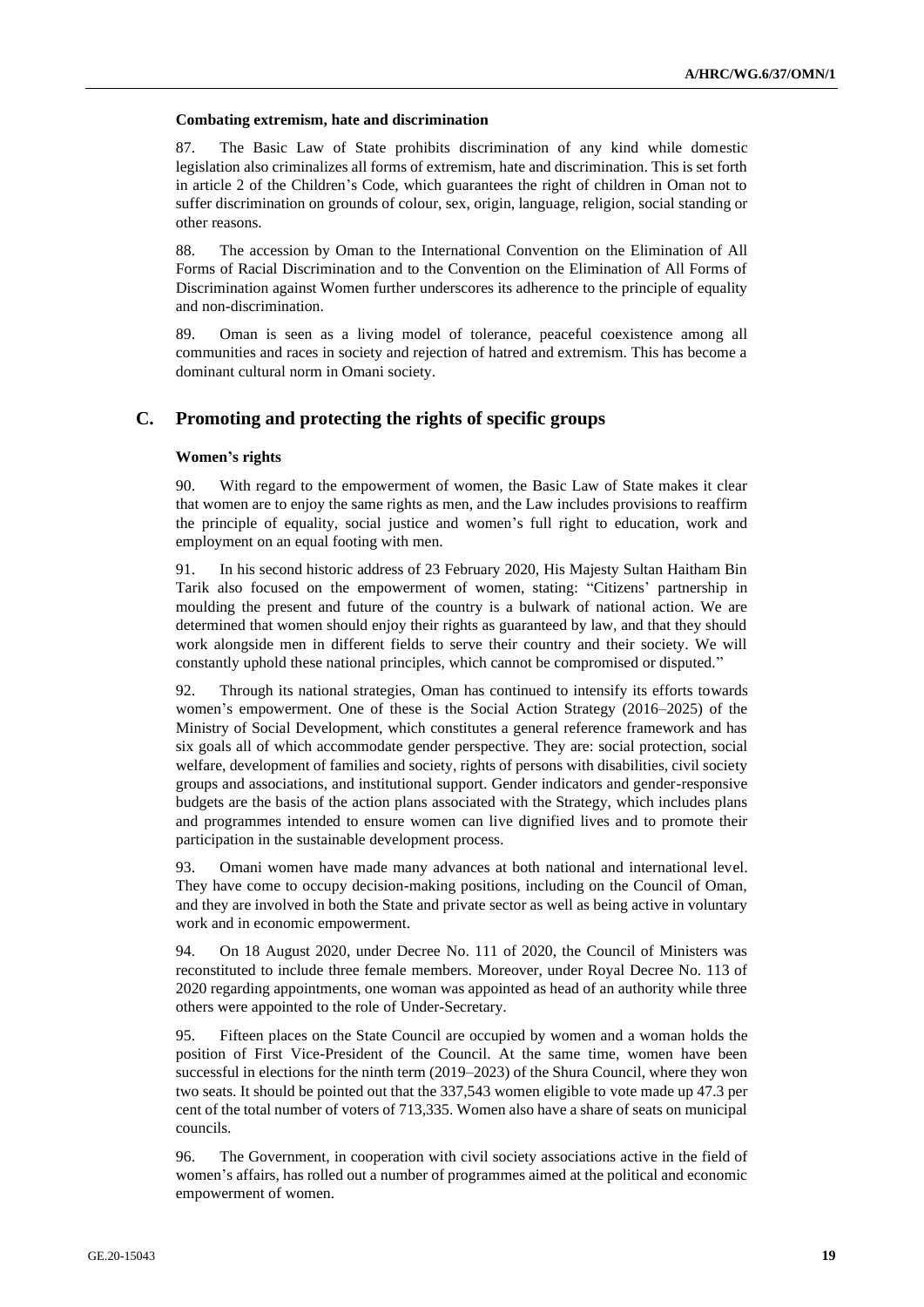97. Domestic legislation protects women against violence and ill-treatment of all kinds. Both the Criminal Code and the Children's Code state that women may not be subjected to verbal, physical or any other form of violence. Women who do suffer violence may seek legal protection before the competent courts and they receive free health care from the State.

### **Children's rights**

98. The Children's Code, which was promulgated by Royal Decree No. 22 of 2014, protects the fundamental rights of children, such as the right to life, survival and development, and it includes provision for all the elements necessary to facilitate that end such as care and protection against violence, exploitation and ill-treatment.

99. The implementing regulations of the Children's Code, which were issued pursuant to Decree No. 125 of 2019, detail the fundamental rights children have, particularly as regards protection and its associated mechanisms. It also includes provisions on alternative care, protection mechanisms and the activities of care institutions, such as kindergartens, that provide services for the welfare of children. It should also be pointed out that the implementing regulations include articles relating to security and safety measures aimed at protecting children in those institutions.

100. Article 4 of the implementing regulations of the Children's Code criminalizes traditional practices that are harmful to the health of children. These include female genital mutilation in any form, tattooing or branding, which mutilate children's bodies and affect their health. In addition, the implementing regulations prohibit the use of mercury and lead in ways harmful to children's health, prohibit obliging children to undertake acts harmful to their health and ban any other traditional practice that might damage a child's health. Persons violating these provisions are liable to a term of imprisonment of between 6 months and 3 years.

101. The regulations also contain a list of practices harmful to children while article 10 prohibits children under the age of 15 from working.

102. Child protection committees were set up at the governorate level pursuant to Ministerial Decree No. 168 of 2015 then reconstituted under Decree No. 172 of 2019, in order to increase civil society involvement on the committees. A child protection guide has been drafted, a national task force of child protection trainers has been set up and, in January 2017, the 1100 protection hotline was launched.

103. Oman has achieved considerable success and progress in the area of children's rights and, in 2016, was praised by the Committee on the Rights of the Child as a child-friendly country under the Convention on the Rights of the Child. Oman is currently striving to achieve further progress in this field through its Social Action Strategy (2016–2025) and its National Strategy for Children (2016–2025) as well as the national plan of action or country programme being run in unison with the United Nations Children's Fund (UNICEF). All these plans include projects and programmes aimed at addressing issues that affect children The Ministry of Social Development is the body responsible for overseeing the implementation of the two strategies (which incorporate the 2030 Sustainable Development Goals) and following up with the competent authorities

104. The Office of the Public Prosecution issued Decree No. 49 of 2020 under which the name of the Public Prosecution Department for Cases Involving Juveniles was changed to the Public Prosecution Department for Cases Involving Families and Children. The Department, with a territorial jurisdiction that covers the governorate of Muscat, is responsible for investigating cases then taking action, launching a prosecution and pursuing it before the courts and implementing the sentence. Its remit covers offences punishable under the Juvenile Accountability Act and the Children's Code as well as offences against children punishable under any other law. It also deals with cases of domestic violence under the Criminal Code or any other law (defined as an act of physical, sexual, psychological or economic abuse between members of a single family) and with other domestic crimes defined in the Criminal Code.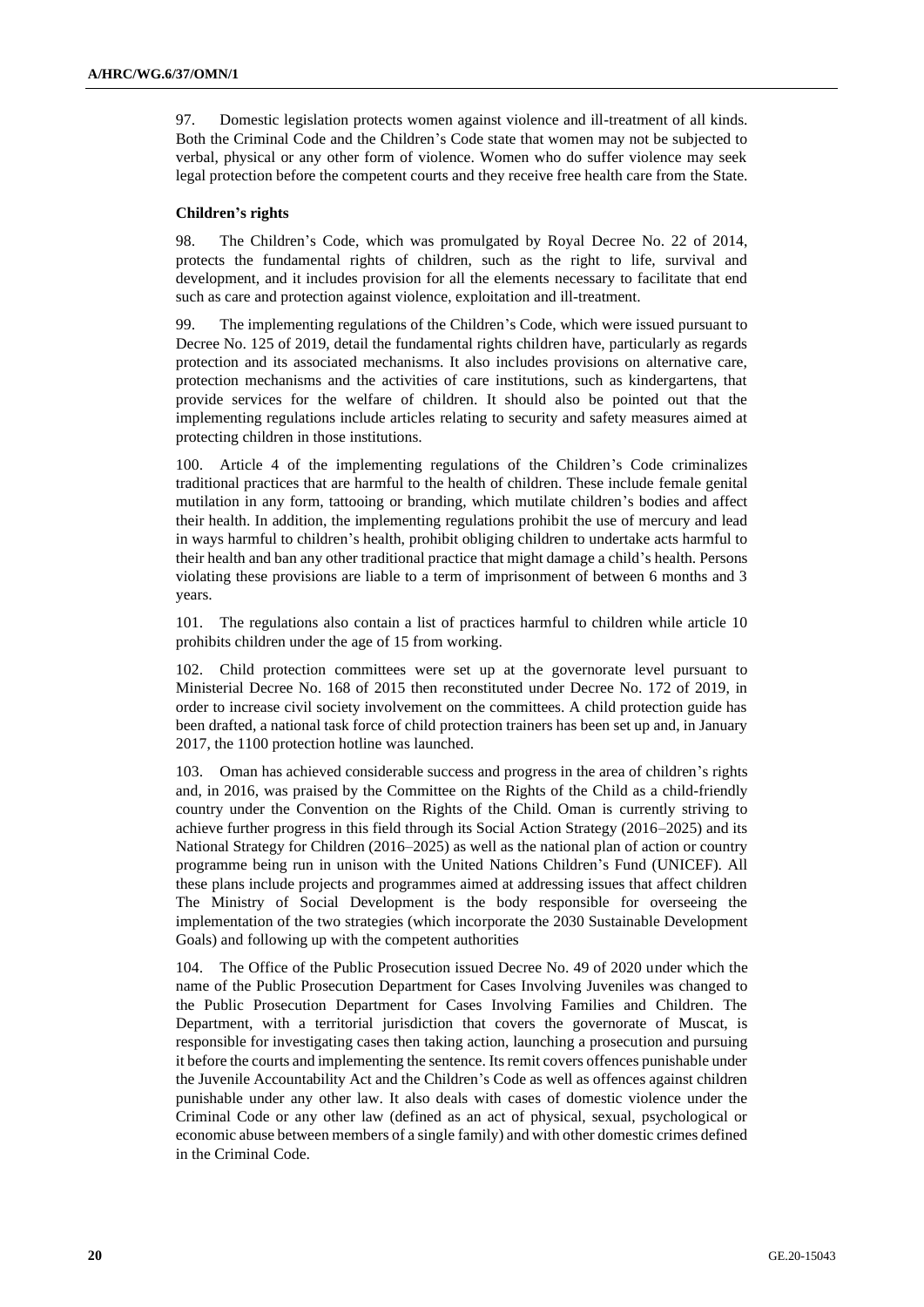#### **Care for older persons**

105. Older persons in Oman enjoy high social standing as they are seen as an essential part of the family and of the fundamental social, cultural and religious environment. All institutions in society are at pains to protect this category of persons and ensure their right to live in a natural family environment. The Government has striven to provide support for older persons who have no relatives of their own, providing them with social and health care, psychological support and leisure facilities, among other services and programmes, delivered via a social care home that offers comprehensive care to older persons. They also enjoy access to social security and numerous other services. A total of 43.6 per cent of older persons receive social assistance while the amounts paid out to them account for 44.8 per cent of all social security payments.

106. In 2015, a department for older persons was set up inside the Ministry of Social Development. The department, a new addition to the social work panorama, is currently working to provide older persons with carers and to meet their basic necessities.

107. The Ministry of Social Development has launched a programme of carers for older persons. The aim is to provide a secure environment that is appropriate for the care of older persons and to provide them with health care, psychological and social stability.

108. A national programme to provide older persons with home care has also been rolled out. Under the programme, the Ministry of Social Development provides the care in cooperation with the Ministry of Health and the Oman Friends of Older Persons Association within a framework that is regulated by approved operational mechanisms and wherein tasks are divided depending upon the competencies of the bodies involved.

### **Rights of persons with disabilities**

109. Oman is currently drafting a new act for persons with disabilities that is consistent with the Convention on the Rights of Persons with Disabilities. All disability stakeholders are being involved in the process and a workshop has been held to discuss the bill with a number of associations for persons with disabilities. Furthermore, the observations made by the Committee on the Rights of Persons with Disabilities following the discussion of the initial report of Oman in 2018 have also been incorporated into the text. The bill is currently in its final stages and is expected to be enacted in the very near future.

110. National legislation and policies make no distinctions with regard to the rights of children with disabilities. In fact, the Children's Code reaffirms that children with disabilities are to enjoy all their rights under the law, without discrimination on the grounds of their disability. The State is working to unify and coordinate the various efforts being made to protect and care for children with disabilities and to provide them with every possibility and means to ensure their welfare, preserve their rights and empower them to become effective members of society on an equal footing with others.

111. The Ministry of Social Development coordinates constantly with competent bodies in the public and private sectors to ensure they follow best practices in promoting the rights of children with disabilities. For this reason, Ministerial Decree No. 190 of 2016 was issued to follow up on a project aimed at the professional integration of persons with disabilities.

# **V. Achievements and best practices**

# **A. Achievements**

112. Oman has occupied leading positions in international indicator tables, including but not limited to the following:

(a) e-Government Development Index 2020

Oman has advanced 13 steps in the overall rankings to stand at fiftieth place globally in 2018 and 2019, and fifth in the Arab world. This progress is the outcome of efforts made by all the relevant State and private institutions.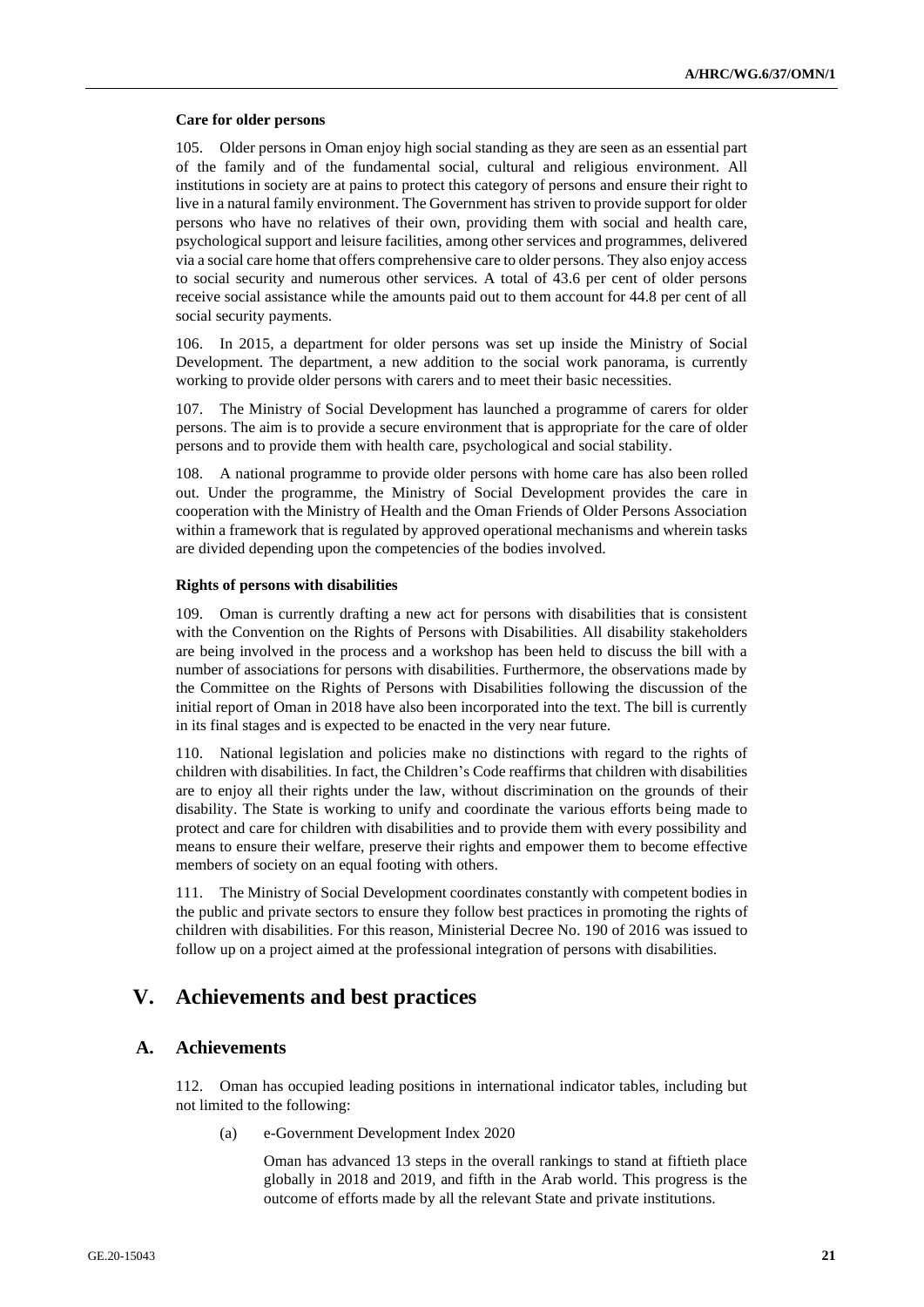(b) Human Development Index

Oman was ranked fourth in the Arab world and forty-seventh globally in the 2019 Human Development Index published by the United Nations Development Programme (UNDP) where it was listed among the States with very high human development.

(c) Terrorism Index

Oman ranked first in the world vis-à-vis absence of terrorist incidents in 2019, which is a reflection of the security and political stability the country enjoys.

(d) Transparency and anti-corruption index

According to the Corruption Perceptions Index, Oman led other countries in the Middle East and North Africa region as the most transparent and the most successful in combating corrupt practices. The country occupies fifty-sixth place globally with a score of 25.

(e) Competitiveness index

Oman occupied fifty-third place under the components considered in the 2019 Global Competitiveness Report published by the World Economic Forum. The country occupied sixty-fifth place globally and first place in the Gulf in the indicator regarding the rights of workers and was listed as being among the countries that protect workers' rights.

(f) Global Innovation Index

In the Global Innovation Index 2019, the United Arab Emirates maintained its leading ranking of eighth in the Arab world and fifty-seventh globally.

(g) Ease of Doing Business Report

Oman jumped 10 places globally in the Ease of Doing Business Report 2020, reaching fifth place in the Arab world and sixty-eighth place globally.

# **B. Best practices**

113. A department has been created within the Oman Human Rights Commission to monitor, receive and respond to human rights reports. The department cooperates with competent national bodies in Oman to coordinate then reply, within set deadlines, to communications received from United Nations agencies and human rights mechanisms.

114. In 2017 the Ministry of Social Development launched the 1100 protection hotline, which is free of charge and can receive reports around the clock. Cases are handled with complete confidentiality and referred to the relevant authorities. Where necessary, shelter can be provided in the Dar al-Wifaq house.

115. The Family Protection Department includes separate units such as the Dar al-Wifaq, which provides care and protection to children who have suffered ill-treatment, women who have been subjected to violence, victims of human trafficking and, in general, social and psychological support for persons who have suffered any form of abuse. The Dar al-Wifaq also works to help children overcome difficulties they might be facing.

116. Omani women's associations exist throughout the country. They are social institutions that concern themselves with matters affecting women, children and the family, and they are present in all the governorates and provinces of Oman. In 2019, there were 654 such institutions and branch institutions working to help promote awareness among women and to build women's skills and capacities to participate in the development process.

117. A number of national strategies have been developed, such as the Social Action Strategy (2016–2025) of the Ministry of Social Development, the National Strategy for Children (2016–2025), the draft women's health strategy (part of the 2050 long-term plan for the Omani health-care system) and the draft 2040 strategy for sustainable agriculture and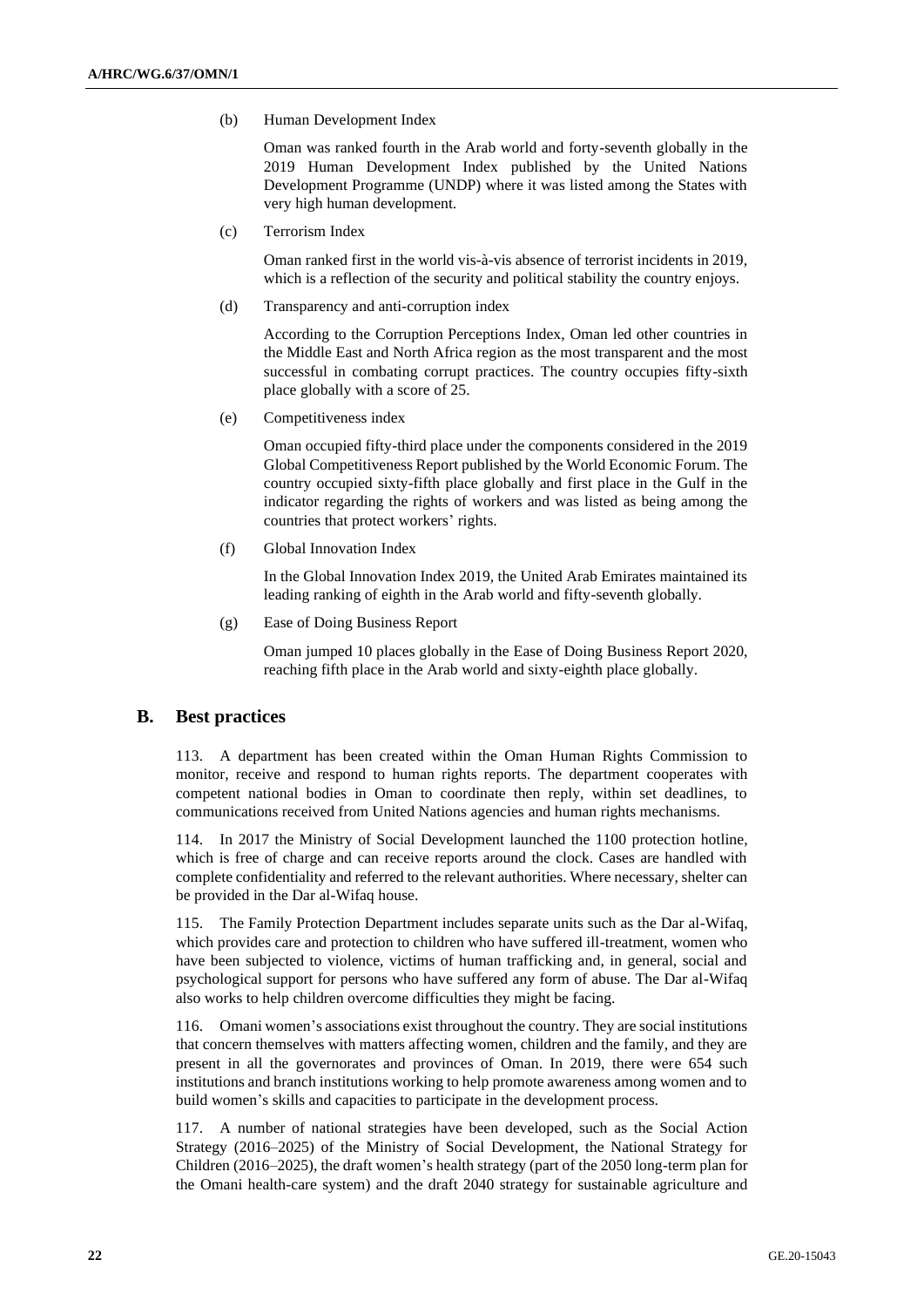rural development. Ministries and other stakeholders are taking steps to implement these goals within the framework of detailed five-year operational plans and programmes.

118. The first voluntary national review of Oman focused on four principal themes for achieving the Sustainable Development Goals: human empowerment, building a competitive knowledge-based economy, promoting environmental resilience and peace as a pillar of sustainability.

119. The Government of Oman has been careful to integrate sustainable development factors and objectives into national development plans and strategies, first among them the ninth five-year plan (2016–2020) and the Oman Vision 2040. This is a reflection of the Government's serious intention to achieve those goals through medium- and long-term policies to that end.

120. The Oman Vision 2040 was developed via extensive community participation. Scores of panel discussions and dialogue sessions were carried out with different development partners including representatives from government, the private sector, civil society and young persons. The first of the three main pillars of the Vision is "People and Society", which emphasizes that Omani citizens are the basis and goal of the comprehensive development process and highlights the importance of a vibrant society in which citizens enjoy the best possible living conditions and social welfare.

121. The "Economy and Development" pillar highlights the priority of building a prosperous and diversified national economy, unleashing economic potential, producing employment opportunities for citizens and distributing development capacities among the various governorates of the Sultanate in order to achieve prosperity and development.

122. The "Governance and Institutional Performance" pillar focuses on the need to promote principles of good governance.

# **C. Cooperation with human rights mechanisms**

123. Oman acts promptly to meet the periodic reporting obligations required by the treaty bodies, and is continuing its efforts to implement the recommendations issued by these bodies. The following periodic reports have been submitted in line with obligations arising from international human rights treaties:

- In January 2016 Oman submitted its combined third and fourth periodic reports under the Convention on the Rights of the Child, before the Committee on the Rights of the Child;
- In April 2016 Oman submitted its combined second to fifth periodic reports under the International Convention on the Elimination of All Forms of Racial Discrimination, before the Committee on the Elimination of Racial Discrimination;
- In November 2017 Oman submitted its combined second and third periodic reports under the Convention on the Elimination of All Forms of Discrimination against Women;
- In February 2018 Oman submitted its initial report under the Convention on the Rights of Persons with Disabilities, before the Committee on the Rights of Persons with Disabilities.

124. On 9 May 2019 Oman submitted its common core document forming part of the reports of States parties.

125. In July 2020 Oman submitted its first voluntary national report on the 2030 Sustainable Development Goals.

## **D. Capacity-building**

126. A number of different groups in Oman have run training courses and workshops for government officials and the staff of civil society organizations to build their knowledge and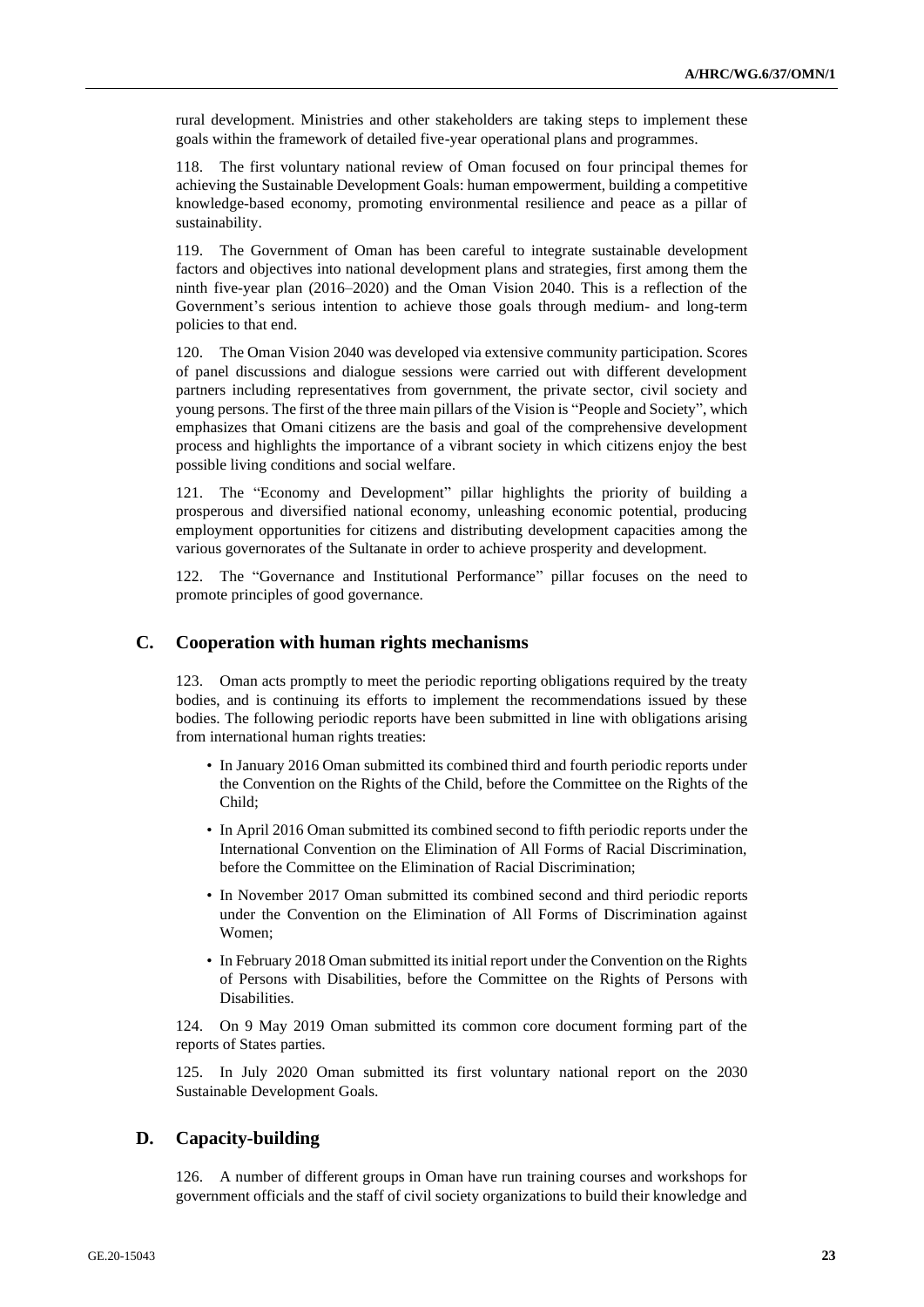capacities in the following important human rights-related fields: international treaties, the rights of women, international humanitarian law, rights and freedoms, and combating human trafficking. This has been possible thanks to cooperation with United Nations agencies as well as with other States and NGOs active in that area.

127. The Government collaborates with international organizations to build national capacities and competencies in the field of women's and children's rights. The collaboration is regulated by approved plans and programmes and the organizations involved include UNICEF, the Economic and Social Commission for Western Asia (ESCWA), WHO, the United Nations Educational, Scientific and Cultural Organization (UNESCO), the United Nations Population Fund (UNFPA), the Beirut bureau of the Office of the United Nations High Commissioner for Human Rights (OHCHR) and a number of embassies.

# **VI. Challenges and priorities**

128. Oman takes an approach that stands out for its transparency and graduality and that successfully reconciles the internal design of its legislative and regulatory framework with the country's international human rights obligations.

129. Oman, like all other States, is facing a number of human rights challenges, the most significant of which are:

(a) The country's heavy dependence on oil for its income, and it is no secret that oil prices have fluctuated wildly over recent years, falling to record levels. This has had an impact on the implementation of the strategies the country had previously prepared;

(b) The absence of effective and transparent cooperation mechanisms with certain countries of origin of migrant workers, such as would enable an effective approach to human rights.

129. Oman is set upon achieving certain priorities to support and promote human rights in the country. They include:

- Strengthening and developing the role of specialized national mechanisms to protect human rights, in order to keep pace with international developments;
- Creating a national human rights workforce and providing them with training;
- Disseminating human rights culture more broadly and strengthening its presence in various professional and academic fields.

# **VII. Voluntary pledges**

130. In submitting its third national report under the universal periodic review, Oman makes the following pledges:

- To continue to cooperate in the area of human rights with agencies, mechanisms and committees of the United Nations in order to facilitate their activities and the implementation of their programmes, and to meet is obligations towards those agencies and mechanisms;
- To make comprehensive efforts at the national level to protect the rights of workers by taking the necessary institutional and legislative steps;
- To continue efforts to achieve the 2030 Sustainable Development Goals, particularly those that have a bearing on human rights;
- To work to raise the level of political awareness and to disseminate a culture of political participation;
- To develop the operational mechanisms of human rights commissions and agencies in accordance with the best international standards;
- To work towards fulfilling the obligations arising from accession to the International Convention for the Protection of All Persons from Enforced Disappearance, the